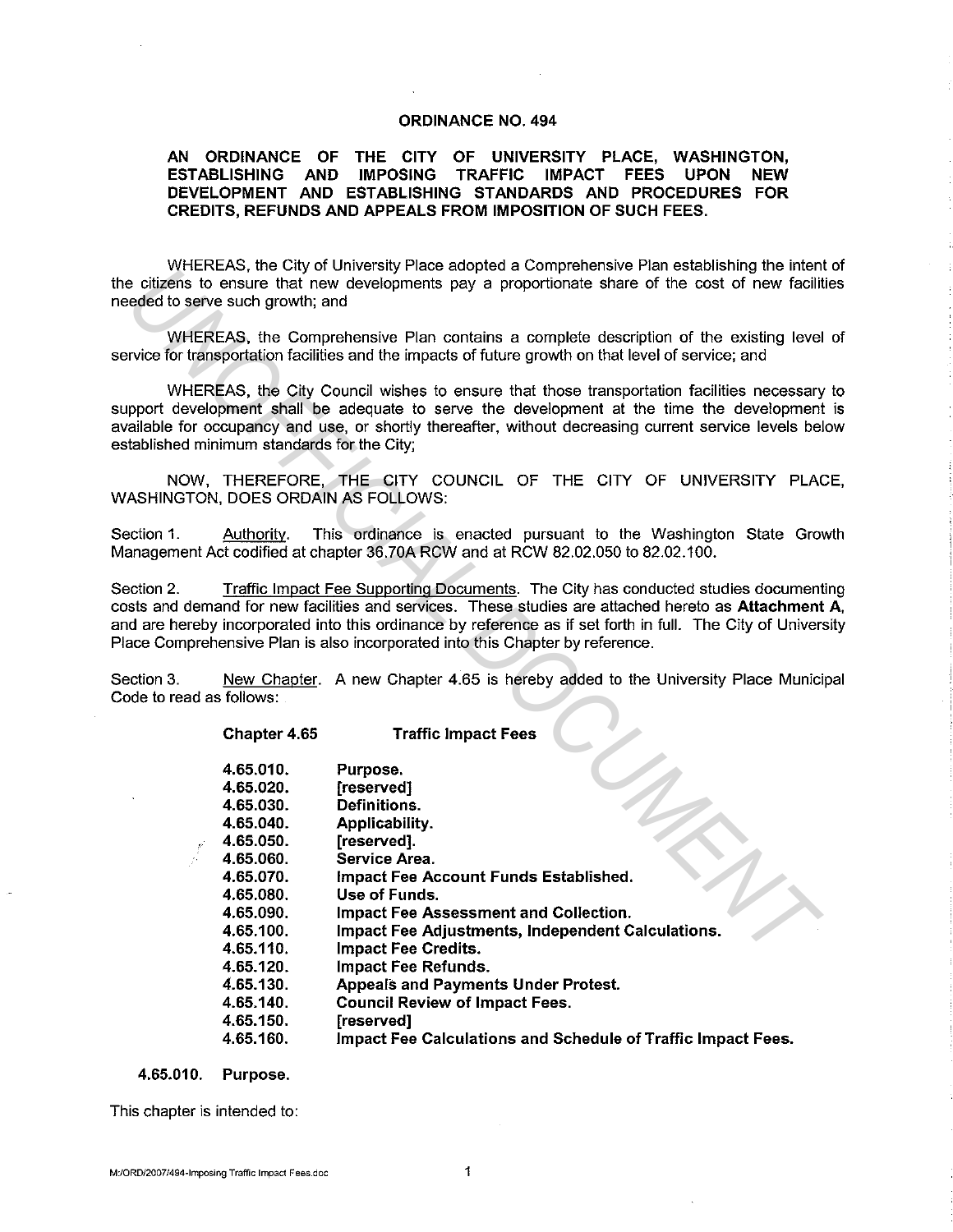(a) Assist in the implementation of the Comprehensive Plan for the City of University

Place.

(b) Ensure that those public facilities and services necessary to support development shall be adequate to serve the development at the time the development is available for occupancy and use, or shortly thereafter, without decreasing current service levels below established minimum standards for the City.

(c) Establish standards and procedures so that new development pays a proportionate share of costs for new facilities and services and does not pay arbitrary or duplicative fees for the same impact.

**4.65.020. [reserved]** 

**4.65.030. Definitions** 

(a) Applicant: Any property owner, developer, or other person who seeks a Permit from the City of University Place.

(b) Director: The City Engineer or his/her authorized designee, or, in the absence thereof, any other person designated by the City Manager.

(c) Dwelling Unit: . One or more rooms designed for or occupied by one family for living or sleeping purposes and containing kitchen, sleeping and sanitary facilities for use solely by one family. All rooms comprising a dwelling unit shall have access through an interior door to other parts of the dwelling unit. **ECC**<br> **ECC**<br> **ECC**<br> **ECC**<br> **ECC**<br> **ECC**<br> **ECC**<br> **ECC**<br> **ECC**<br> **ECC**<br> **ECCC**<br> **ECCC**<br> **ECCC**<br> **ECCC**<br> **ECCC**<br> **ECCC**<br> **ECCC**<br> **ECCC**<br> **ECCC**<br> **ECCC**<br> **ECCC**<br> **ECCC**<br> **ECCC**<br> **ECCC**<br> **ECCCC**<br> **ECCC**<br> **ECCC**<br> **ECCCC**<br> **ECCCC** 

(d) Encumber: To transfer traffic impact fee dollars from the traffic impact fee fund to an account for a particular System Improvement that is funded in the City's capital budget. The account encumbering the traffic impact fee dollars shall bear the name of the System Improvement financed with such money.

( e) ITE Trip Generation Manual: The most current edition of the report entitled "Trip Generation" produced by the Institute of Transportation Engineers.

(f) Permit:

(i) For any development occurring within the City of University Place, "Permit" shall mean a building permit, unless the development does not require a building permit, in which case, "Permif' shall mean a site development permit.

(ii) For any development that has obtained or will obtain a building permit from a jurisdiction other than the City of University Place, "Permit" shall mean a right-of-way permit.

(g) Peak-Hour Trip: For the purposes of the Traffic Impact Fee calculation, the Peak Hour Trip is the number of additional vehicle trips generated by a development during the sixty minute period of highest vehicle traffic volume on the adjacent street network, typically occurring sometime between 4:00 p.m. and 6:00 p.m. Trip generation statistics are provided by the ITE Trip Generation Manual for various land uses and sizes of development.

(h) Project Improvements: Site improvements and facilities that are planned and designed to provide service for, or to mitigate the direct impact from, a particular development project, or that are necessary for the use and convenience of the occupants or users of the project, and are not System Improvements.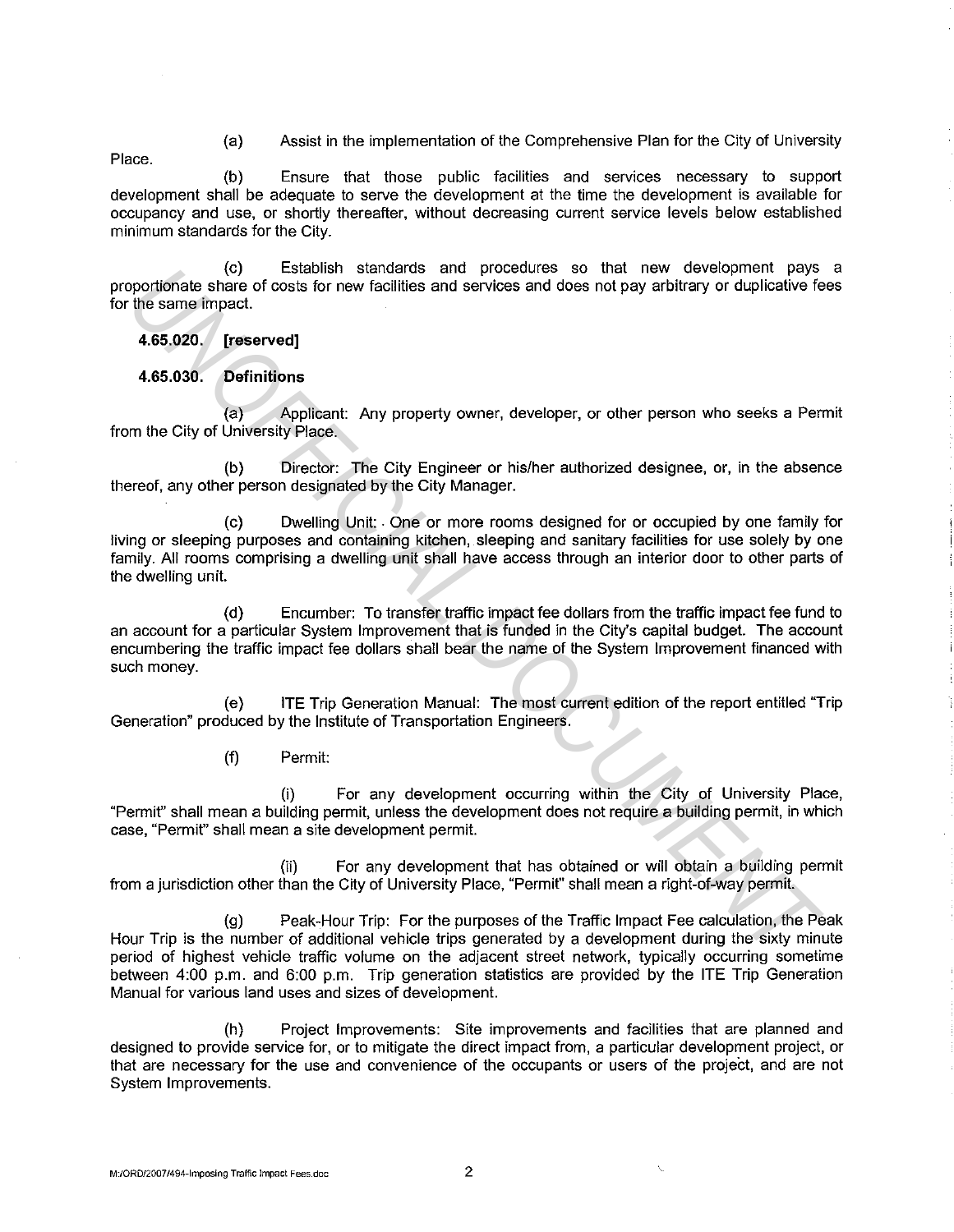(i) System Improvements: Transportation facilities that are included on the Traffic Impact Fee System Improvements List. A complete list of System Improvements is set forth on the Traffic Impact Fee System Improvements List, which is adopted as part of this ordinance.

#### **4.65.040. Applicability.**

(a) All persons receiving a Permit from the City of University Place after the effective date of this ordinance shall be required to pay impact fees in an amount and manner set forth in this Chapter. This Chapter shall also apply to development located outside of the city limits if the following conditions are met:

(i) The development is required to obtain a right-of-way permit from the City of University Place; and

Trips.

(ii) The development impacts the city's street system by adding Peak Hour

(b) Notwithstanding the scope set forth in subsection (a), above, the following development activities shall not require payment of traffic impact fees because they do not have a measurable impact on the City's transportation facilities:

(i) Existing dwelling unit. Any alteration, expansion, reconstruction, remodeling or replacement of existing single family or multifamily dwelling units that does not result in the creation of additional dwelling units; or

(ii) Existing non-residential building. Any alteration, reconstruction, remodeling or replacement of an existing non-residential building that does not result in the generation of any new Peak Hour Trip.

### **4.65.050. [reserved]**

**4.65.060. Service Area.** 

(a) This section establishes one service area whose boundaries shall be consistent with the city limits of the City of University Place.

### **4.65.070. Traffic Impact Fee Fund Established.**

(a) This section establishes a special purpose traffic impact fee fund to receive traffic impact fees. All traffic impact fees and any investment income generated by such fees shall be remain in that fund until spent, encumbered or refunded pursuant to the provisions of this chapter.

(b) Procedures for administration of the fund shall be established by the Finance Director. These accounts shall be expended in accordance with the City's normal budget procedures subject to the limitations set forth in UPMC 4.65.080 and RCW 82.02.070. Annually, the City shall prepare a report on the impact fee fund showing the source and amount of all moneys collected, interest earned, and System Improvements that were financed in whole or in part by these impact fees. **Ensember 1989**<br> **University Places and (i)** The development is required to obtain a right-of-way permit from the C<br>
University Places and (i) The development impacts the city's street system by adding Peak H<br>
yeappenent a

### **4.65.080. Use of Funds.**

(a) Traffic impact fees shall be used for development of transportation facilities that constitute System Improvements.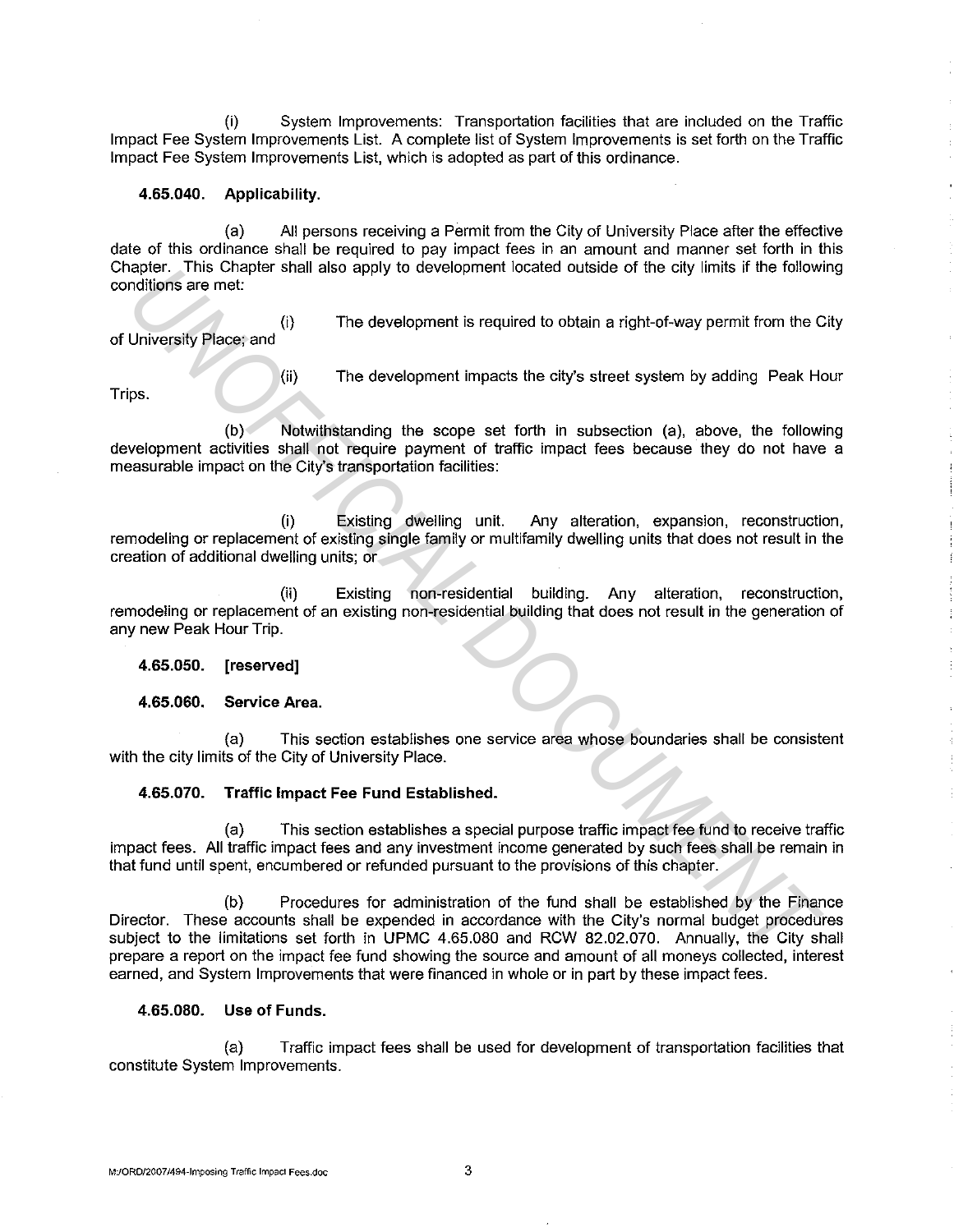(b) Impact fees may be spent on the following items to the extent that they relate to a particular System Improvement: facility planning, land acquisition, site improvements, necessary off-site improvements, facility construction, facility engineering and design work, facility permit fees, facility financing, grant matching funds, applicable mitigation costs, capital equipment pertaining to a particular System Improvement, and any other capital costs related to a particular System Improvement.

(c) Impact fees may also be used to recoup transportation facility improvement costs previously incurred by the City to the extent that new growth and development will be served by the previously acquired or constructed improvements resulting in such costs.

(d) In the event that bonds or similar debt instruments are or have been issued for the construction of System Improvements, impact fees may be used to pay debt service on such bonds or similar debt instruments.

#### **4.65.090. Impact Fee Determination and Collection.**

(a) At the time of Permit issuance, City staff shall determine the total impact fee owed by multiplying the development's Peak Hour Trip generation by the impact fee per Peak Hour Trip in effect at the time of Permit issuance.

(b) Impact fee collection shall also occur at the time of Permit issuance.

(c) An applicant may request that the impact fee be calculated in advance of Permit issuance, but any such advance calculation shall not be binding upon the City and should only be used as guidance by the applicant. Applicants should note that it is not possible to have a vested right to pay a particular impact fee in advance of Permit issuance. If the City Council revises the impact fee formula or the impact fees themselves prior to the time that a Permit is issued for a particular development, the formula or fee amount in effect at the time of Permit issuance shall apply to the development. **Example 10.** In the event that honds or similar dot bis more tossis.<br> **Example 10.** The benefit at the boat of similar dot instruments are or have been issued<br> **4.65.090.** Impact Fee Determination and Collection.<br>
4.65.09

### **4.65.100. Impact Fee Adjustments, Independent Calculations.**

(a) An Applicant may request an adjustment to the impact fees determined according to this ordinance by preparing and submitting to the Director an independent fee calculation for the development activity for which a Permit is sought. Any independent fee calculation must be accompanied by a traffic impact analysis performed by a qualified professional engineer. The documentation submitted shall show the basis upon which the independent fee calculation was made.

(i) If the Director agrees with the independent fee calculation, a written agreement to accept such amount shall be transmitted to the Applicant who shall, in turn, present it to the Development Services Department upon impact fee collection.

(ii) If the Director does not agree with the independent fee calculation, the Applicant may appeal this decision to the Hearing Examiner through procedures outlined in Title 22 of the University Place Municipal Code.

### **4.65.110. Impact Fee Credits.**

(a) An Applicant shall be entitled to a credit against the traffic impact fee assessed and collected under this ordinance in any of the following situations, PROVIDED THAT to qualify for a credit, the System Improvement that is provided or funded as described below must be listed on the Traffic Impact Fee System Improvements List:

(i) whenever a project is approved subject to a condition that the Applicant actually provide a particular System Improvement, or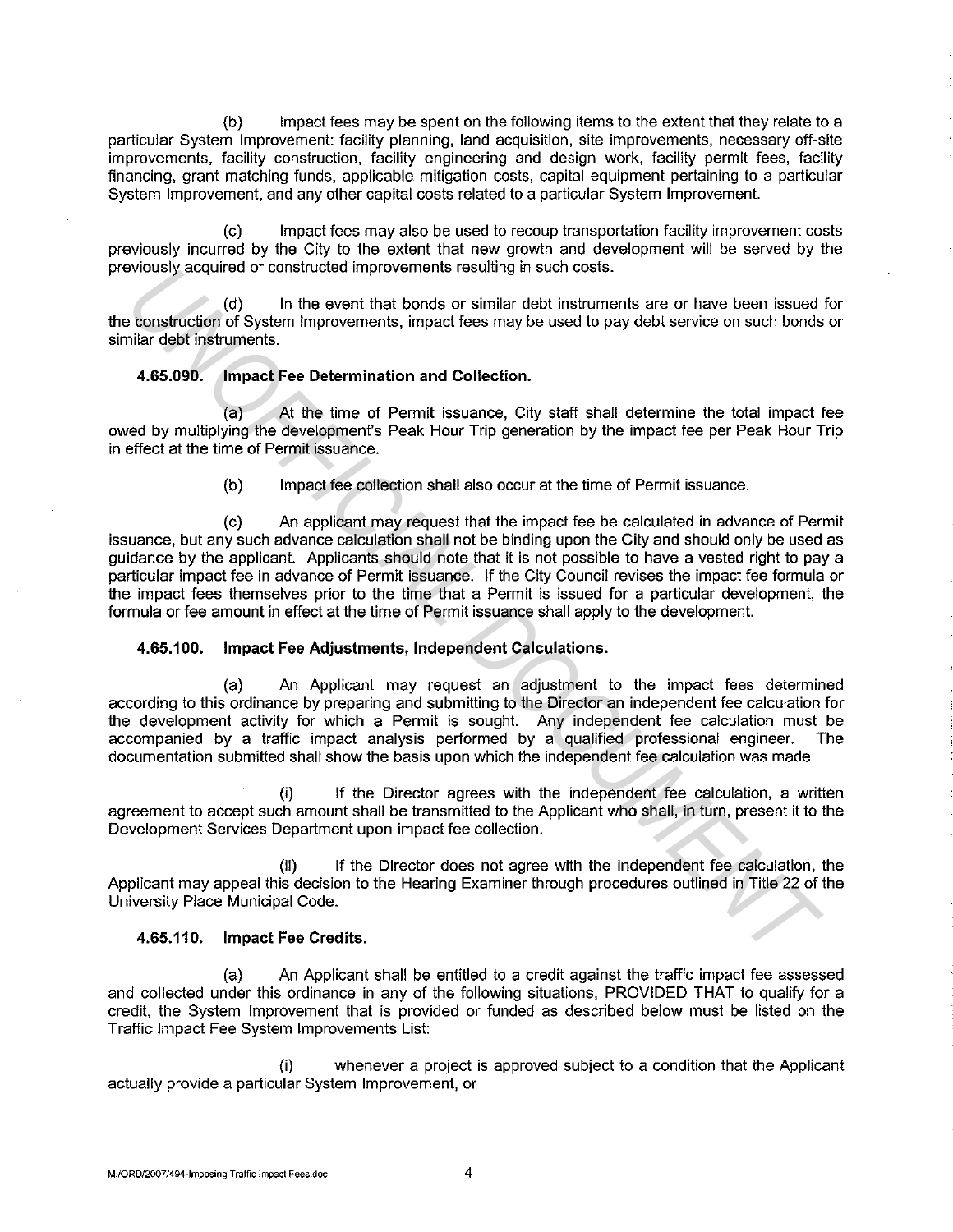(ii) whenever an Applicant has agreed, pursuant to the terms of a voluntary agreement with the City, to provide a particular System Improvement, or

(iii) whenever an Applicant has paid a traffic mitigation fee which is allocated toward providing System Improvements, or

(iv) whenever an Applicant's predecessor-in-interest has actually provided and/or funded a System Improvement in contemplation of future development.

(b) If, in any of the cases in subsection (a), the land dedicated, facility constructed, or fee paid is allocated partly toward System Improvements and partly toward Project Improvements, the credit shall be limited to that portion allocated to System Improvements.

(c) For the purposes of calculating the credit, the land value or costs of construction shall be determined as follows:

(i) The amount of credit for land dedicated shall be the higher of either the value of the land established in the Comprehensive Plan, if such value is identified, or by an appraisal conducted by an independent professional appraiser chosen by the Applicant from a list of at least three such appraisers provided by the City. The cost of the appraisal shall be borne by the Applicant. For the purposes of this Section, the date of value shall be the date the land was dedicated to the City. The appraisal shall only value the land dedicated and not any alleged damages to any abutting property.

(ii) The amount of credit for facilities constructed shall be based upon the actual cost of construction at the time of construction.

(d) This subsection (d) applies only to residential developments and the residential portion of a mixed use development. In cases where an Applicant would be entitled to a credit under this section, but the amount of the credit has yet to be determined on a per dwelling unit basis, the City shall take the Total Credit Amount available to the entire plat or project, calculated by applying subsections (a) through (c), above, and divide that amount by the number of dwelling units approved for that plat or project. The impact fee and credit may then be calculated and collected on a per dwelling unit basis as Permits are issued for those dwelling units. Where Permits for some, but not all, of the dwelling units within a plat or project have already been obtained at the time this ordinance becomes effective, the credit for the unpermitted dwelling units will be calculated to arrive at a per dwelling unit amount in the same manner. For example, if a plat has been approved for twenty dwelling units, and Permits have only been issued for ten of those units, the per dwelling unit credit for the remaining ten units will equal the Total Credit Amount divided by twenty dwelling units. **Example 10**<br> **Example 10**<br> **Example 10**<br> **Example 10** calculated particly board System improvements and particly board of the simulated particle by board particle in the order particle in the contributed by an energy of t

(e) This subsection (e) applies to non-residential developments, or the nonresidential portion of a mixed use development. In cases where an Applicant would be entitled to a credit under this section, but the amount of the credit has yet to be determined on a per square foot basis, the City shall take the Total Credit Amount available to the entire plat or project, calculated by applying subsections (a) through (c), above, and divide that amount by the number of square feet approved for that plat or project. The impact fee and credit may then be calculated and collected on a per square foot basis as Permits are issued for that square footage. Where Permits for some, but not all, of the dwelling units within a plat or project have already been obtained at the time this ordinance becomes effective, the credit for the unpermitted square footage will be calculated to arrive at a per square footage amount in the same manner. For example, if a twenty thousand square foot commercial project has been approved, and Permits have only been issued for ten thousand square feet of the project, the per square foot credit for the remaining ten thousand square feet will equal the Total Credit Amount divided by twenty thousand square feet.

The Applicant shall be entitled to such credit against the impact fee regardless of whether the System Improvement was provided before or after the effective date of this ordinance.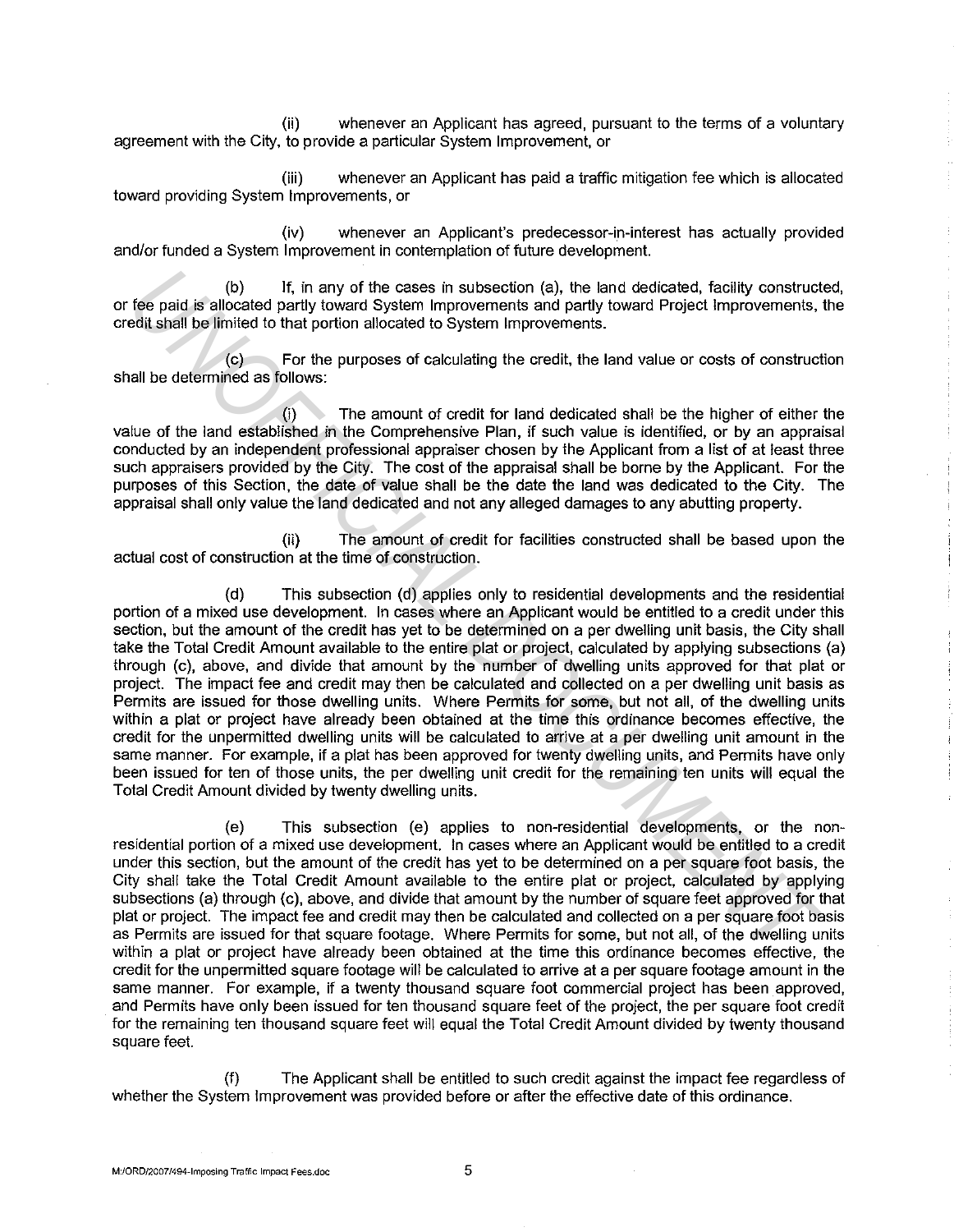(g) Determinations made pursuant to this Section may be appealed to the Examiner under Title 22 of the University Place Municipal Code.

(h) A credit must be requested within 30 days after Permit issuance or it is deemed waived.

(i) No refund will be allowed in the event that the impact fee credit calculation exceeds the amount of the impact fee itself.

#### **4.65.120. Impact Fee Refunds.**

(a) The current owner of property on which impact fees have been paid may receive a refund of such fees if the impact fees have not been expended or encumbered within six years of their receipt by the City. In determining whether impact fees have been expended or encumbered, impact fees shall be considered expended or encumbered on a first in, first out basis from the date of receipt.

(b) The City shall provide for the refund of fees according to the requirements of this Section and RCW 82.02.080.

(i) The City shall notify potential claimants of the refund availability by firstclass mail deposited with the United States Postal Service addressed to the owner of the property as shown in the Pierce County tax records.

(ii) An owner's request for a refund must be submitted to the City Finance Director in writing within one year of the date the right to claim the refund arises or the date that notice is given, whichever date is later.

(c) Any impact fees that are not expended or encumbered within six years of their receipt by the City, and for which no application for a refund has been made within this one-year period, shall be retained by the City and expended consistent with the provisions of this Chapter.

(d) Refunds of impact fees shall include any interest earned on the impact fees.

(e) Should the City seek to terminate all impact fee requirements, all unexpended or unencumbered funds, including interest earned, shall be refunded to the current owner of the property for which an impact fee was paid. Upon the finding that all fee requirements are to be terminated, the City shall place notice of such termination and the availability of refunds in a newspaper of general circulation at least two times and shall notify all potential claimants by first-class mail addressed to the owner of the property as shown in the Pierce County tax records. All funds available for refund shall be retained for a period of one year. At the end of one year, any remaining funds shall be retained by the City, but must be expended for the original purposes. consistent with the provisions of this Section. The notice requirement set forth above shall not apply if there are no unexpended or unencumbered balances within the account or accounts being terminated. 4.65.120. Impact Fee Refunds.<br>
The current owner of property on which impact fees have been paid may receive by the City, in determining whether impact fees have been expended or encurreneed, impact feesibly by the City, i

(f) A developer may request and shall receive a refund, including interest earned on the impact fees, when:

{i) The developer does not proceed to finalize the development activity as required by statue or City Code or the International Building Code; and

(ii) The City has not expended or encumbered the impact fees prior to the application for a refund. In the event that the City has expended or encumbered the fees in good faith, no refund shall be forthcoming. However, if within a period of three years, the same or subsequent owner of the property proceeds with the same or substantially similar development activity, the owner shall be eligible for a credit against any then-existing traffic impact fee requirement. The owner must petition the

**M:fORD/2007/494-lmposingTraffic Impact Fees.doc** 6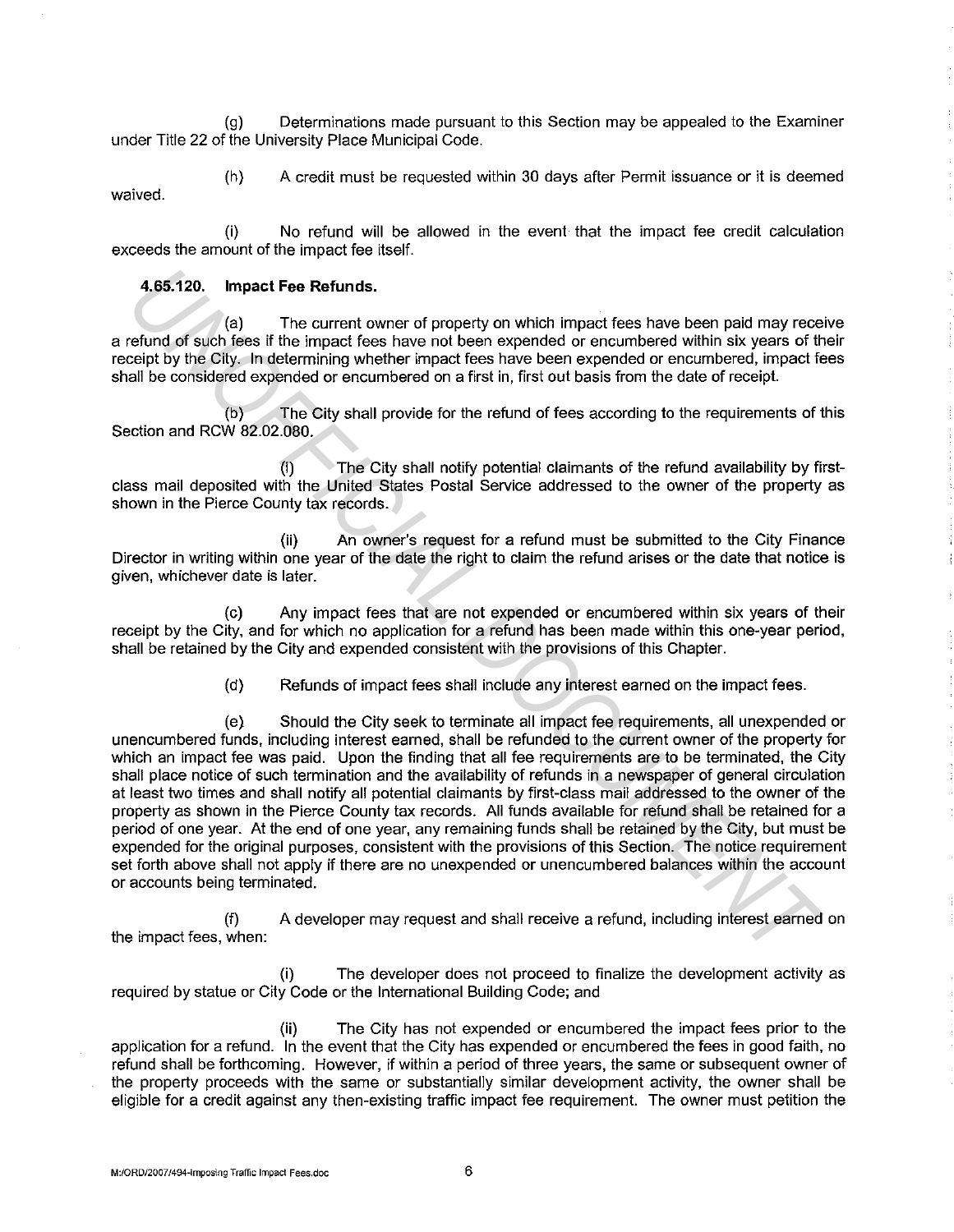City in writing and provide receipts of impact fees paid by the owner for a development of the same or substantially similar nature on the same property or some portion thereof. The City shall determine whether to grant a credit and such determinations may be appealed by following the procedures set forth in this Chapter.

(g) The amount to be refunded shall include the interest earned by this portion of the account from the date that it was deposited into the Impact Fee Fund.

#### **4.65.130. Appeals and Payments Under Protest.**

(a) This subsection (a) applies when an applicant seeks a Permit to construct a portion of a development that has already been reviewed and approved, in other respects, pursuant to procedures that comply with chapter 36.70B RCW. An example of this circumstance would be an application for a permit to build one house in a large subdivision that was previously approved. In this case, any appeal of the decision of the City with regard to the imposition of an impact fee or the amount of any impact fees, impact fee credit, or impact fee refund must be taken before the Hearing Examiner pursuant to Title 22 of the University Place Municipal Code in conjunction with an appeal of the underlying building permit. 4.65.130. **Appears and Payments Under Protest.**<br> **We also the defect of the system of the system of a papiles when an applicant seeks a Permit to construction of a detection meth tank and capt when a papile when an applica** 

(b) This subsection (b) applies when an applicant seeks a Permit in conjunction with other development approvals that may be subject to an open record hearing and closed record appeal pursuant to procedures that comply with chapter 36.70B RCW. An example of this circumstance would be an application for a short plat and Permit to build a new office park. In this case, any appeal of the decision of the City with regard to the imposition of an impact fee or the amount of any impact fees, impact fee credit, or impact fee refund must be made according to the process outlines for and in conjunction with the underlying development approval.

(c) Any applicant may pay the impact fees imposed by this Chapter under protest in order to obtain a Permit.

(d) Only the applicant has standing to appeal impact fee matters.

### **4.65.140. Council Review of Impact Fees.**

The Traffic Impact Fee Schedule adopted by this ordinance shall be reviewed by the City Council, as it deems necessary and appropriate in conjunction with the update of the Traffic Impact Fee System Improvements List.

#### **4.65.160. Impact Fee Calculations and Schedule of Traffic Impact Fees.**

(a) The traffic impact fee shall be assessed against all new development requiring a Permit on a per Peak-Hour Trip basis and calculated using the Traffic Impact Fee Schedule, which identifies the adopted fee amount per Peak Hour Trip generated. The Traffic Impact Fee Schedule represents the City's determination of the appropriate share of System Improvement costs to be paid by new growth and development.

(b) The Traffic Impact Fee Schedule and service area boundaries adopted in this ordinance have been calculated and determined using the data shown in the Traffic Impact Fee Supporting Documents.

Section 4. Traffic Impact Fee System Improvements List. The Traffic Impact Fee System Improvements List is attached hereto as **Attachment B** and incorporated into this ordinance by this reference as if set forth in full. The Traffic Impact Fee System Improvements List contains the list of capacity generating System Improvements that factored in the determination of the Traffic Impact Fee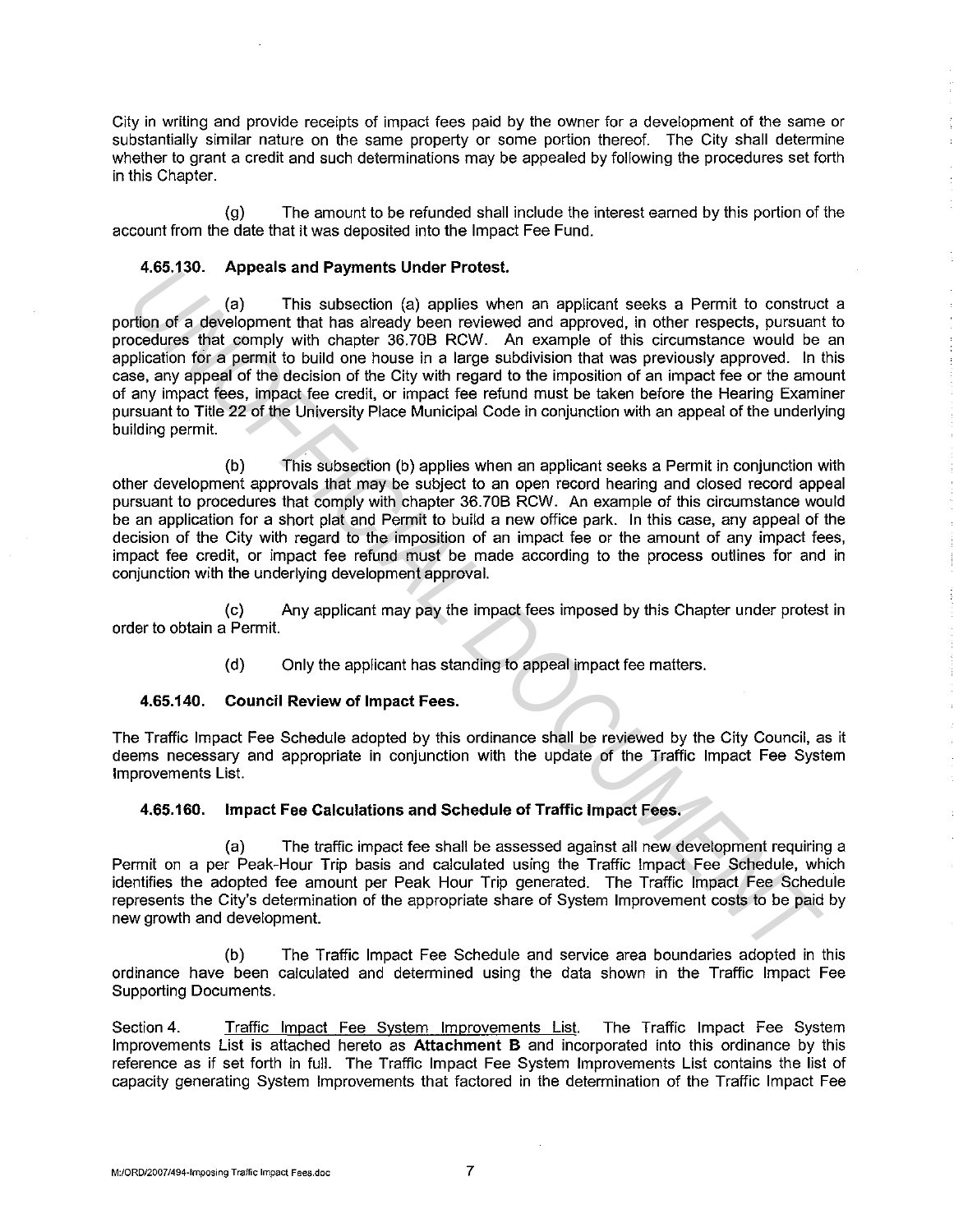Schedule. To obtain a credit under Section 3 of this ordinance, the System Improvement that was provided or funded must appear on this list.

Section 5. Traffic Impact Fee Schedule. A Traffic Impact Fee Schedule that sets forth the amount of the traffic impact fee on a per Peak-Hour Trip basis is attached hereto as **Attachment C** and incorporated into this ordinance by this reference as if set forth in full.

Section 6. Severability. If any section, sentence, clause or phrase of this ordinance should be held to be invalid or unconstitutional by a court of competent jurisdiction, such invalidity or unconstitutionality shall not affect the validity or constitutionality of any other section, sentence, clause or phrase of this ordinance.

Section 7. Effective Date. This ordinance or a summary thereof consisting of the title shall be published in the official newspaper of the City, and shall take effect and be in full force five (5) days after publication. **USE INVESTIGATION CONSULTERED IN THE CONSULTERED IN THE CONSULTERED IN THE CONSULTERED IN THE CONSULTERED OF THE CONSULTERED OF THE CONSULTERED OF THE CONSULTERED OF THE CONSULTERED OF THE CONSULTERED OF THE CONSULTERED O** 

**PASSED BY THE CITY COUNCIL ON APRIL 16, 2007.** 

Gerald Gehring, Mayor

**ATTEST:** 

**APPROVED AS TO FORM:** 

Published: 04/18/07 Effective Date: 04/23/07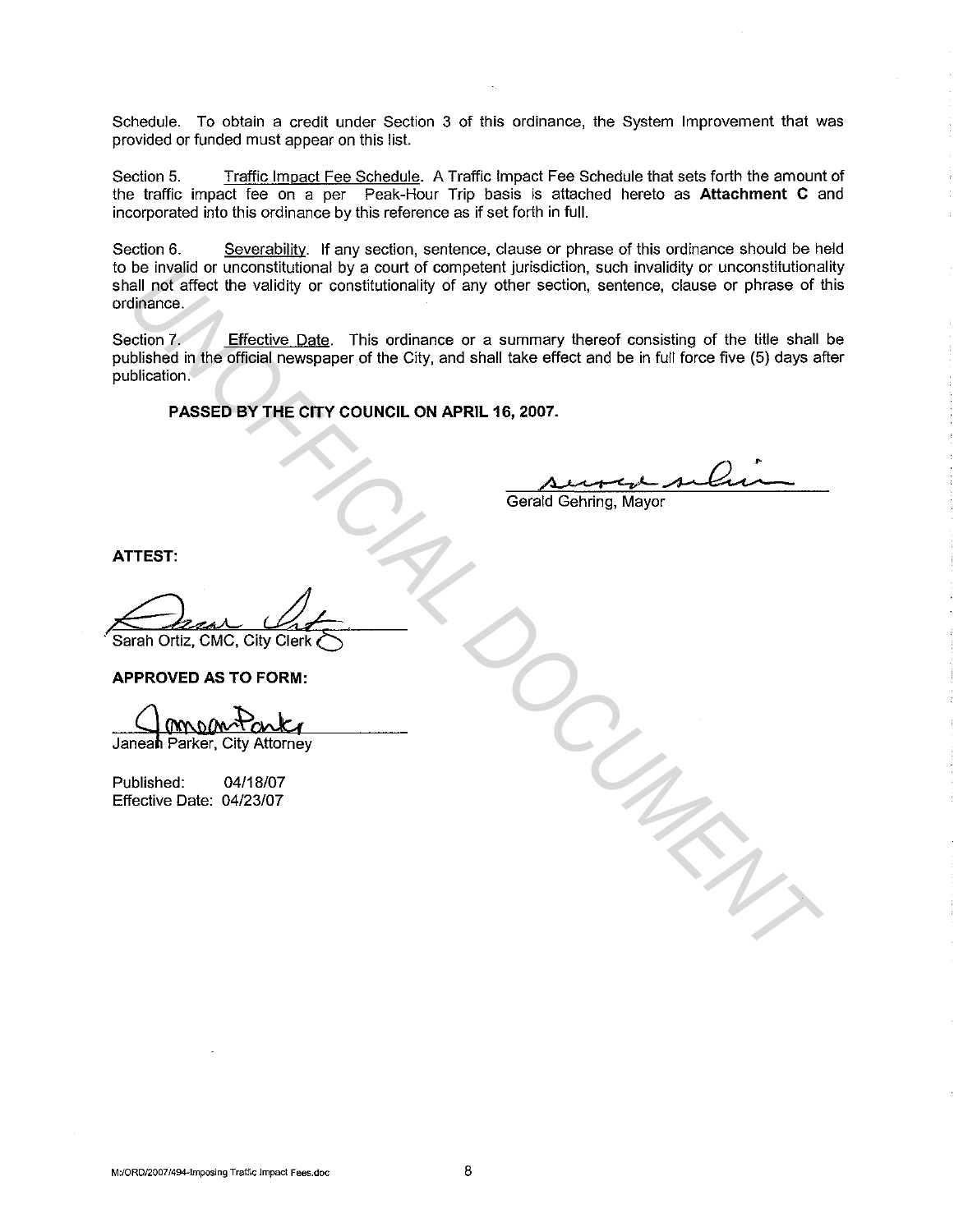## **ATTACHMENT A City of University Place**

### **Transportation Impact Fee Study**

| <b>FUNDING SOURCES [a]</b>                                                                                                       | <b>2006 Rev</b> | 2007    | 2008    | 2009    | 2010    | 2011    | <b>TOTAL</b> |
|----------------------------------------------------------------------------------------------------------------------------------|-----------------|---------|---------|---------|---------|---------|--------------|
| <b>Beginning Fund Balance</b>                                                                                                    | 14,136          |         |         |         |         |         | 14,136       |
| <b>General Fund</b>                                                                                                              | 49,000          |         |         |         |         |         | 49,000       |
| Arterial Street Fuel Tax Fund                                                                                                    | 128,742         | 134,765 | 142,733 | 150,491 | 158,864 | 160,000 | 875,595      |
| 2nd 1/4% Real Estate Excise Tax<br>(REET)                                                                                        | 200,000         | 200,000 | 200,000 | 271,968 | 259,171 | 260,000 | 1,391,139    |
| New Gas Tax Proceeds                                                                                                             | 125,000         | 125,000 | 125,000 | 125,000 | 125,000 | 125,000 | 750,000      |
| <b>Interest Earnings</b>                                                                                                         | 11,250          | 11,250  | 11,250  | 11,250  | 11,250  | 11,250  | 67,500       |
| <b>Grand Total</b>                                                                                                               | 528,128         | 471,015 | 478,983 | 558,709 | 554,285 | 556,250 | 3,147,370    |
| [a] Excludes SWM fees that may be leveraged in support of SWM improvements associated with road and transportation improvements. |                 |         |         |         |         | $\eta$  |              |

Attachment A1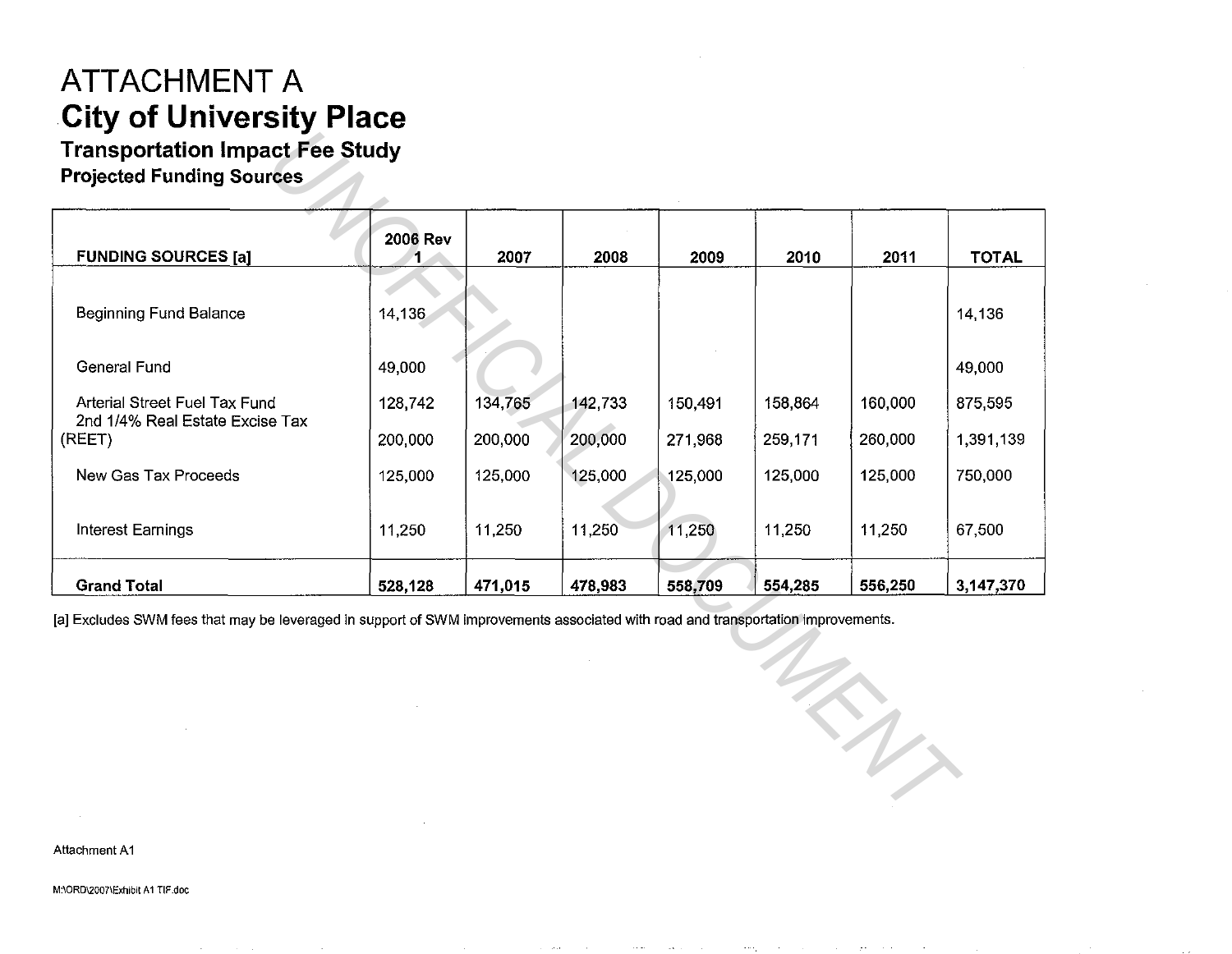Transportation Impact Fee Study Signalized Intersection LOS Characteristics

|                            |      | <b>Delay Time (seconds)</b> |                 |                   |                               |          |                       |                      |
|----------------------------|------|-----------------------------|-----------------|-------------------|-------------------------------|----------|-----------------------|----------------------|
|                            | Min. | Max.                        | <b>Midpoint</b> | Service<br>Volume | Volume<br>of<br><b>Unused</b> | % Unused | No of<br>Intersection | % Unused<br>Capacity |
| Level of Service A         |      | 10                          | 5 <sup>7</sup>  | 2,596             | 826                           | 24.1%    | 4                     | 6.4%                 |
| Level of Service B         | 10   | 20                          | 15              | 2,655             | 767                           | 22.4%    | 4                     | 6.0%                 |
| Level of Service C         | 20   | 35                          | ${\bf 28}$      | 2,950             | 472                           | 13.8%    | 3                     | 2.8%                 |
| Level of Service D [a]     | 35   | 55                          | 45              | 3,422             |                               | 0.0%     | 4                     | 0.0%                 |
| Level of Service E         | 55   | 80                          | 68              | 3,776             | (354)                         | $-10.3%$ |                       | 0.0%                 |
| Level of Service F         | 80   |                             |                 |                   |                               | 100.0%   | $\blacksquare$        | 0.0%                 |
| <b>TOTAL</b>               |      |                             |                 |                   |                               |          | 15                    | 15.2%                |
| [a] Adopted service level. |      |                             |                 |                   |                               |          |                       |                      |

Attachment A2

M:\ORD\2007\Exhibit A 1 TIF.doc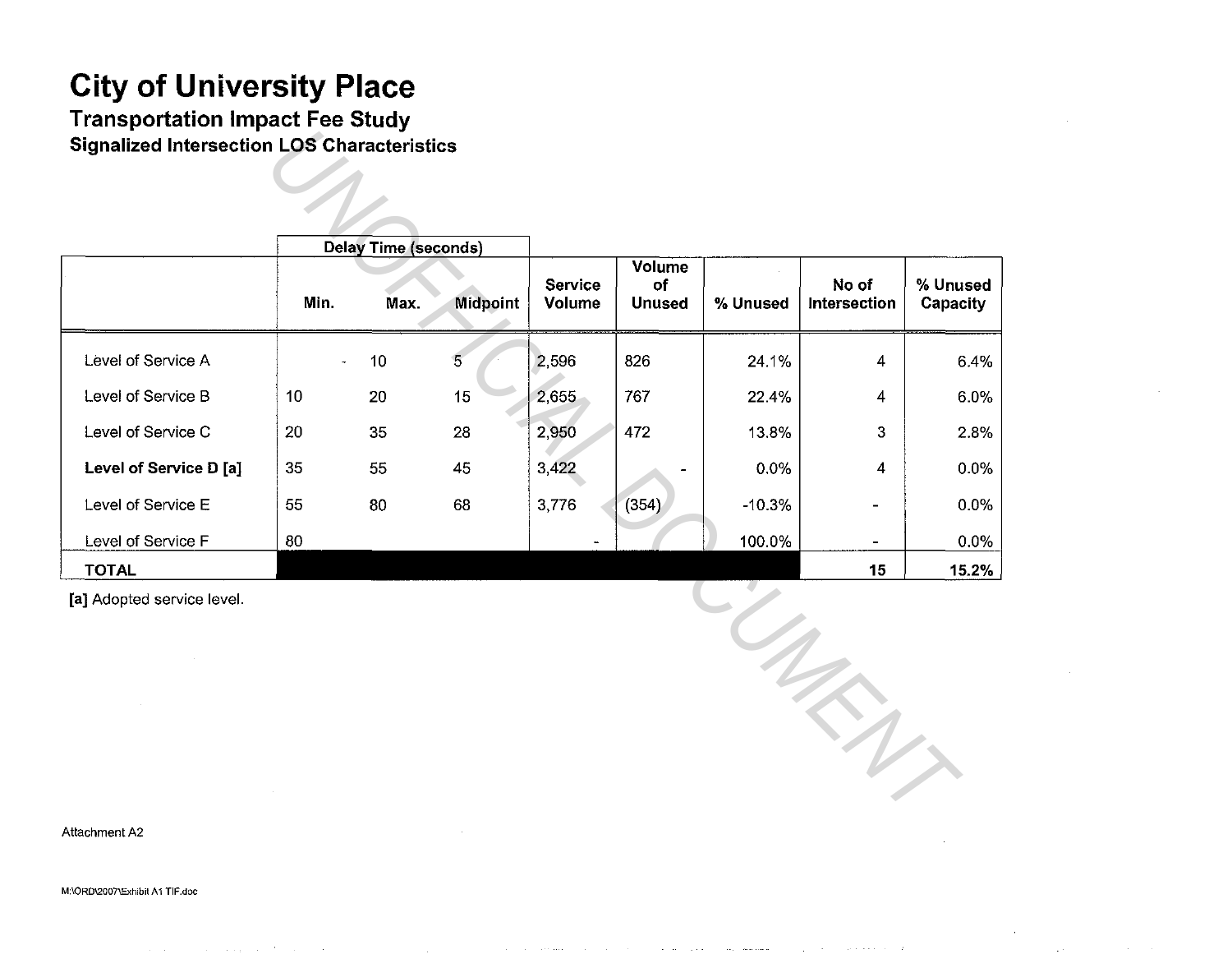### **Transportation Impact Fee Study Existing System Cost Basis & Unused Capacity**

| <b>Existing System Cost Basis &amp; Unused Capacity</b>                                                                                                                               |                                                                                                                                             |                   |                     |                          |                            |                                  |
|---------------------------------------------------------------------------------------------------------------------------------------------------------------------------------------|---------------------------------------------------------------------------------------------------------------------------------------------|-------------------|---------------------|--------------------------|----------------------------|----------------------------------|
| <b>Total Original Cost of the Existing System</b>                                                                                                                                     |                                                                                                                                             | \$<br>151,066,093 |                     |                          |                            |                                  |
| <b>Funding Sources of the Existing System</b>                                                                                                                                         |                                                                                                                                             | Cost              | Recoverable?<br>(%) | % Unused<br>Capacity [b] |                            | Recoverable<br><b>Cost Basis</b> |
| Pre-incorporation - County                                                                                                                                                            |                                                                                                                                             | 107,112,731<br>\$ | 78%                 | $5.6\%$                  | $\boldsymbol{\mathcal{S}}$ | 4,680,297                        |
| Grants                                                                                                                                                                                |                                                                                                                                             | 7,765,629         | $0\%$               | 5,6%                     |                            |                                  |
| Contributions                                                                                                                                                                         |                                                                                                                                             | 1,885,294         | 0%                  | 5.6%                     |                            |                                  |
| <b>REET Funding</b>                                                                                                                                                                   |                                                                                                                                             | 2,257,086         | 100%                | 5.6%                     |                            | 126,371                          |
| Gas Tax / Street Fund                                                                                                                                                                 |                                                                                                                                             | 2,767,453         | 100%                | 5.6%                     |                            | 154,946                          |
| <b>SWM Fund Contributions</b>                                                                                                                                                         |                                                                                                                                             | 7,145,523         | 100%                | 5.6%                     |                            | 400,068                          |
| Debt Outstanding                                                                                                                                                                      |                                                                                                                                             | 3,233,275         | $0\%$               | 5.6%                     |                            |                                  |
| General Fund - Direct                                                                                                                                                                 |                                                                                                                                             | 4,548,333         | 100%                | 5.6%                     |                            | 254,655                          |
| General Fund - Debt Funded Net of Debt Outstanding                                                                                                                                    |                                                                                                                                             | 2,281,744         | 100%                | 5.6%                     |                            | 127,752                          |
| General Fund - Utility Tax                                                                                                                                                            |                                                                                                                                             | 1,387,559         | 100%                | 5.6%                     |                            | 77,687                           |
| Town Center LOC                                                                                                                                                                       |                                                                                                                                             | 10,500,000        | $0\%$               | 56%                      |                            |                                  |
| Interest Earnings                                                                                                                                                                     |                                                                                                                                             | 181,466           | 100%                | 5.6%                     |                            | 10,160                           |
| <b>TOTAL</b>                                                                                                                                                                          |                                                                                                                                             | 151,066,093<br>S  |                     |                          | \$                         | 5,831,935                        |
| [a] Recovery percentage is calculated based on City's experience. Percentage share of Grants (\$7,765,629) and Contributions (\$1,885,294) ir<br>recoverable.<br>[b] Unused Capacity: | transportation system (\$151,066,093 less \$107,112,731) is deemed unrecoverable portion of the County funded infrastructure, the rest is c |                   |                     |                          |                            |                                  |
|                                                                                                                                                                                       |                                                                                                                                             | <b>Unused</b>     |                     |                          |                            |                                  |
| <b>System Components</b>                                                                                                                                                              | Cost                                                                                                                                        | Capacity          | <b>Notes</b>        |                          |                            |                                  |
| Residential                                                                                                                                                                           | S<br>95,320,347                                                                                                                             | $0.0\%$           |                     |                          |                            |                                  |
| Collector and Arterial                                                                                                                                                                | 55,745,746                                                                                                                                  | 15.2%             |                     |                          |                            |                                  |

[a] Recovery percentage is calculated based on City's experience. Percentage share of Grants (\$7,765,629) and Contributions (\$1,885,294) in total City funded transportation system (\$151,066,093 less \$107, 112, 731) is deemed unrecoverable portion of the County funded infrastructure, the rest is considered to be recoverable.

| <b>System Components</b>                     |   | Cost                     | Unused<br>Capacity | <b>Notes</b>                         |  |
|----------------------------------------------|---|--------------------------|--------------------|--------------------------------------|--|
| Residential<br><b>Collector and Arterial</b> | S | 95,320,347<br>55,745,746 | $0.0\%$<br>15.2%   |                                      |  |
| Total<br>$0.44 - 0.02 - 0.4$                 |   | 151,066,093              | 5.6%               | <b>Weighted Avg. Unused Capacity</b> |  |

**Attachment A3** 

**M:\OR0\2007\Exhibil A1 TIF.doc**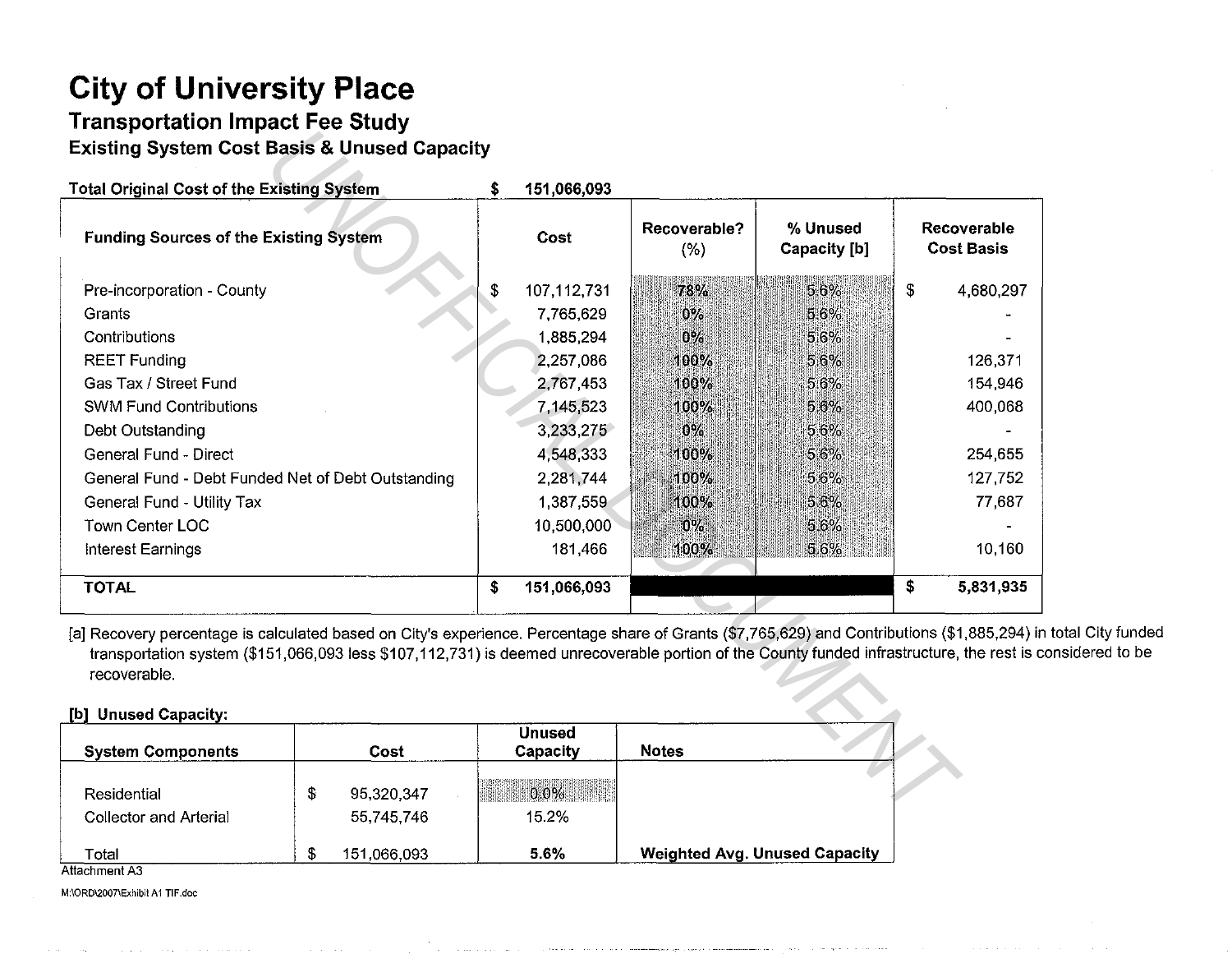### Transportation Impact Fee Study

Daily Trip Ends Growth & Charge Basis (including Town Center Projects}

| Annual Growth Rate |                 | 1.00%   |
|--------------------|-----------------|---------|
| 2005               | Daily Trip Ends | 166,858 |

### Estimate of 6-Year Growth

|                                          | Years | <b>Daily Trip Ends</b> | % of Growth in<br>Total        | <b>Impact Fee Basis</b><br>(Increase in Peak<br><b>Hour Trips)</b> |
|------------------------------------------|-------|------------------------|--------------------------------|--------------------------------------------------------------------|
| <b>Base Year</b>                         | 2005  | 166,858                |                                |                                                                    |
| Year 1                                   | 2006  | 168,527                |                                |                                                                    |
| Year <sub>2</sub>                        | 2007  | 170,212                |                                |                                                                    |
| Year <sub>3</sub>                        | 2008  | 171,914                |                                |                                                                    |
| Year 4                                   | 2009  | 173,633                |                                |                                                                    |
| Year 5                                   | 2010  | 175,369                |                                |                                                                    |
| Year <sub>6</sub>                        | 2011  | 177,123                | 5.80%                          | 1,026.5                                                            |
| Town Center - Forecasted<br><b>Trips</b> |       | 10,150                 |                                | 1,015.0                                                            |
| <b>TOTAL</b>                             |       | 187,273                | 10.90%                         | 2,041.5                                                            |
| <b>Estimate of 20-Year Growth</b>        |       |                        |                                |                                                                    |
|                                          | Years | <b>Daily Trip Ends</b> | % of Growth in<br><b>Total</b> | <b>Impact Fee Basis</b><br>(Increase in Peak<br><b>Hour Trips)</b> |
| Year 20                                  | 2025  | 196,580                | 15.12%                         | 2,972.2                                                            |
| Town Center - Forecasted<br><b>Trips</b> |       | 10,150                 |                                | 1,015.0                                                            |

### Estimate of 20-Year Growth

|                                          | Years | <b>Daily Trip Ends</b>                                            | % of Growth in<br>Total | <b>Impact Fee Basis</b><br>(Increase in Peak<br><b>Hour Trips)</b> |
|------------------------------------------|-------|-------------------------------------------------------------------|-------------------------|--------------------------------------------------------------------|
| Year 20                                  | 2025  | 196,580                                                           | 15.12%                  | 2,972.2                                                            |
| Town Center - Forecasted<br><b>Trips</b> |       | 10,150                                                            |                         | 10150                                                              |
| <b>TOTAL</b>                             |       | 206,730                                                           | 19.29%                  | 3.987.2                                                            |
|                                          |       | % Share of 6-year Growth in Total Added Capacity (20-year growth) |                         | 51.20%                                                             |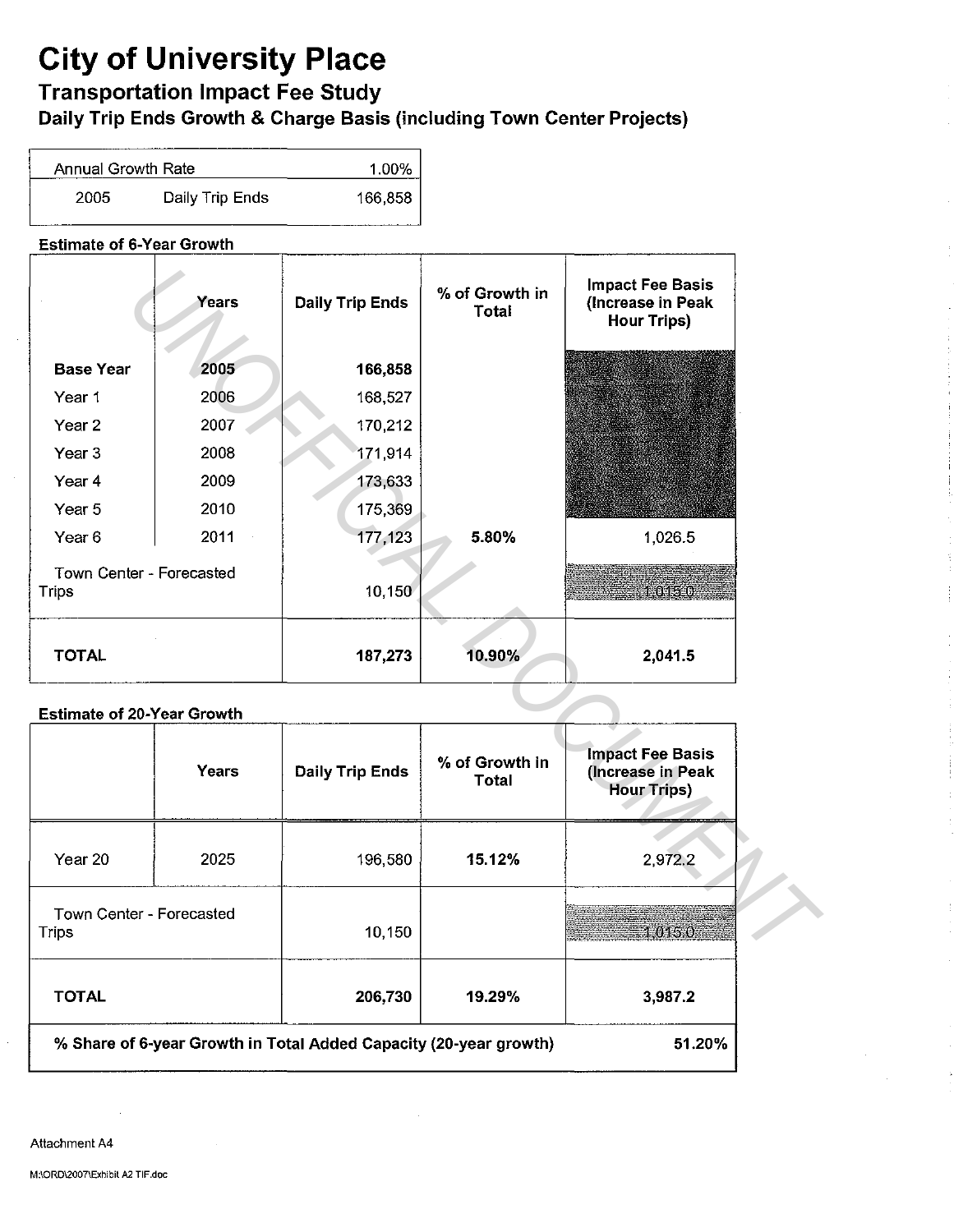### City of University Place Transportation Impact Fee Study TIP and Cost Basis {including Town Center Projects)

Default Share of Expansion for Proportinal Allocation of Total TIP Costs | 1.00%

|      |                             | ROADWAY & TRAFFIC PROJECTS                                                                                                                                                                              |                      |           |                       |                                                                                                |                  |                            |           |                |                          |                      |                           |                      |                 |                   |                         |           |                     |                      |                      |                 |                   |                                |                     |                           |                     |                      |                                      |                 |
|------|-----------------------------|---------------------------------------------------------------------------------------------------------------------------------------------------------------------------------------------------------|----------------------|-----------|-----------------------|------------------------------------------------------------------------------------------------|------------------|----------------------------|-----------|----------------|--------------------------|----------------------|---------------------------|----------------------|-----------------|-------------------|-------------------------|-----------|---------------------|----------------------|----------------------|-----------------|-------------------|--------------------------------|---------------------|---------------------------|---------------------|----------------------|--------------------------------------|-----------------|
|      |                             |                                                                                                                                                                                                         | <b>Project Costs</b> |           | Percentage Allocation | <b>\$ Allocation</b>                                                                           |                  | Impact Fee Eligibility [a] |           | Rev. 1 Project | Rev. 1 % Alfocation      |                      | Rev. 1 \$ Allocation      |                      | Eligibility [a] | Rev. 1 Impact Fee | Rev. 2 Project<br>Costs |           | Rev. 2 % Allocation | Rev. 2 \$ Allocation |                      | Etigibility [a] | Rev. 2 Impact Fee | Rev. 3 Project<br>$\sim$ Costs | Rev. 3 % Allocation |                           | Rev. 3 S Altocation |                      | Rev. 3 Impact Fee<br>Eligibility [a] |                 |
| Type | Project   Project<br>Number | Project Name                                                                                                                                                                                            | Total                | Expansion | Existing<br>Need      | Expansion                                                                                      | Existing Need    | % Share                    | S Share   | Total          | Expansion                | <b>Existing Need</b> | Expansion                 | <b>Existing Need</b> | % Share         | S Share           | Total                   | Expansion | Existing Need       | Expansion            | <b>Existing Need</b> | % Share         | \$ Share          | Total                          |                     | ⊱Expansion ⊹Existing Need | <b>Expansion</b>    | <b>Existing Need</b> | % Share                              | S Share         |
|      |                             | Bridgeport Way Phase 3/4 (South Cty Limits to Cirque Drive W.)                                                                                                                                          | \$16,270,000         | 1.00%     | 99,00%                | 162,700                                                                                        | \$16,107,300     | 51.20% \$                  | 83,305    |                | $\cdot$                  |                      |                           |                      | 51.20%          |                   |                         |           |                     |                      |                      | $51.20\%$       |                   |                                |                     |                           |                     |                      | $51.20%$ S                           |                 |
|      |                             | Bridgeport Way W. Phase 5 (19th St. W. to 27th St. W.)                                                                                                                                                  | 5235,000             | 1.00%     | 99.00%                | 52,350                                                                                         | 5,182,650        | 51.20%                     | 26,804    |                | $\sim$                   |                      |                           |                      | 51.20%          |                   |                         |           |                     |                      |                      | 51.20%          |                   |                                |                     |                           |                     |                      | 51.20%                               |                 |
|      | 43                          | 67th Avenue (Regents Blvd. to 19th Street) Phase 1 (t                                                                                                                                                   | 2.000,000            | 100.00%   | 0.00%                 | 2,000,000                                                                                      |                  | 51.20%                     | 1,024,035 | 2,000,000      | 100.00%                  | $0.00\%$             | 2,000,000                 |                      | 51.20%          | 1,024,035         | 2,000,000               | 100,00%   | 0.00%               | 2,000,000            |                      | 51.20%          | 024,035           | 2,000,000                      | 100.00%             | 0.00%                     | 2,000,000           |                      | 51.20%                               | 1.024.035       |
|      |                             | 67th Avenue (Regents Blvd. to 19th Street) Phase 2 [b]                                                                                                                                                  | 1,590,000            | 80.00%    | 20,00%                | 1,272,000                                                                                      | 318,000          | 51.20%                     | 651,286   |                |                          |                      |                           |                      | 51.20%          |                   |                         |           |                     |                      |                      | 51.20%          |                   |                                |                     |                           |                     |                      | 51.20%                               |                 |
|      |                             | Alameda Extension North (Cirque Drive W, to 40th St. W.)                                                                                                                                                | 3.050,00             | 1.00%     | 99.00%                | 30,500                                                                                         | 3.019.500        | 51.20%                     | 15,617    |                |                          |                      |                           |                      | 51.20%          |                   |                         |           |                     |                      |                      | 51.20%          |                   |                                |                     |                           |                     |                      | 51.20%                               |                 |
|      |                             | Grandview Drive - Phase 5 (27th Street to 19th Street)                                                                                                                                                  | 2,260,000            | 1.00%     | 99.00%                | <b>22,600</b>                                                                                  | 2.237.400        | 51.20%                     | 11,572    |                | $\overline{\phantom{a}}$ |                      |                           |                      | 51.20%          |                   |                         |           |                     |                      |                      | 51.20%          |                   |                                |                     |                           |                     |                      | 51.20%                               |                 |
|      | 13                          | Alameda Connection South (Southern terminus to 67th Ave. W.) [c]                                                                                                                                        | 650,00               | 80,00%    | 20.00%                | 520,000                                                                                        | 130,000          | 51.20%                     | 266,249   | 650,000        | 80.00%                   | 20.00%               | 520,000                   | 130,000              | 51,20%          | 266.24            | 550,000                 | 80.00%    | 20.00%              | 520,000              | 130,000              | 51.20%          | 266.249           | 650,000                        | 80,00%              | 20.00%                    | 520,000             | 130,000              | 51.20%                               | 266.249         |
|      |                             | Cirque Drive Phase 4 (Grandview Drive to Sunset Drive)                                                                                                                                                  | 4.395,000            | 1.00%     | 99,00%                |                                                                                                | 4.351.050        | 51.20%                     | 22,503    |                |                          |                      |                           |                      | 51.20%          |                   |                         |           |                     |                      |                      | 51.20%          |                   |                                |                     |                           |                     |                      | 51.20%                               |                 |
|      |                             | Sunset Drive Traffic Calming Cirque Drive to 19th Street)                                                                                                                                               | 965,00               | 1.00%     | 99.00%                | 9,650                                                                                          | 955,350          | 51.20%                     | 4.941     |                |                          |                      |                           |                      | 51.20%          |                   |                         |           |                     |                      |                      | 51.20%          |                   |                                |                     |                           |                     |                      | 51.20%                               |                 |
|      |                             | Chambers Creek Road "B" Lower (Chambers Bay Bridge Io 64th St.)                                                                                                                                         | 4,520,000            | 1.00%     | 99,00%                | 45,200                                                                                         | 474,800          | 51.20%                     | 23.143    |                |                          |                      |                           |                      | 51.20%          |                   |                         |           |                     |                      |                      | 51.20%          |                   |                                |                     |                           |                     |                      | 51.20%                               |                 |
|      | 22                          | Elwood Drive (29th Street to 27th Street)                                                                                                                                                               | 445,000              | 1.00%     | 99,00%                | 4.450                                                                                          | 440,550          | 51.20%                     | 2.278     |                |                          |                      |                           |                      | 51,20%          |                   |                         |           |                     |                      |                      | 51.20%          |                   |                                |                     |                           |                     |                      | 51.20%                               |                 |
|      |                             | 35th Street Phase 1 (Grandview Drive to Larson Lane)                                                                                                                                                    | 95,000               | 1.00%     | 99.00%                | 950                                                                                            | 94,050           | 51.20%                     |           |                |                          |                      |                           |                      | 51.20%          |                   |                         |           |                     |                      |                      | 51.20%          |                   |                                |                     |                           |                     |                      | 51,20%                               |                 |
|      |                             | 35th Street Phase 2 (Drexler Drive to 67th Avenue)                                                                                                                                                      | 95,000               | 1.00%     | 99,00%                | 950                                                                                            | 94,050           | 51.20%                     |           |                |                          |                      |                           |                      |                 |                   |                         |           |                     |                      |                      |                 |                   |                                |                     |                           |                     |                      |                                      |                 |
|      |                             | Beckonnidge Drive (Grandview Drive to Cirque Drive)                                                                                                                                                     | 1,585,000            | 1.00%     | 99,00%                | 15,850                                                                                         | 1,569,150        | 51.20%                     | 8.115     |                |                          |                      |                           |                      | 51.20%          |                   |                         |           |                     |                      |                      | 51.20%          |                   |                                |                     |                           |                     |                      | 51.20%                               |                 |
|      |                             | Lemmons Beach/31st Street/Parkway ( City Limits to Elwood Drive)                                                                                                                                        | 3,265,000            | 1.00%     | 99.00%                | 32,650                                                                                         | 3,232,350        | 51.20%                     | 16,717    |                |                          |                      |                           |                      | 51.20%          |                   |                         |           |                     |                      |                      | 51.20%          |                   |                                |                     |                           |                     |                      | 51.20%                               |                 |
|      |                             | Elwood Drive (Cirque Drive to 40th Street)                                                                                                                                                              | 1,840,000            | 1.00%     | 99.00%                | 18,400                                                                                         | 1,821,600        | 51,20%                     | 9.421     |                |                          |                      |                           |                      | 51.20%          |                   |                         |           |                     |                      |                      | 51.20%          |                   |                                |                     |                           |                     |                      | 51.20%                               |                 |
|      |                             | 37th Street Connection (Sunset Drive to 7900 Block)                                                                                                                                                     | 865,000              | 80.00%    | 20.00%                | 692,000                                                                                        | 173,000          | 51.20%                     | 354,316   | 865,000        | 80.00%                   | 20.00%               | 692,000                   | 173,000              | 51.20%          | 354,316           | 865,000                 | 80.00%    | 20.00%              | 692,000              | 173,000              | 51.20%          | 354,316           | 865,000                        | 80.00%              | 20.00%                    | 692,000             | 173,000              | 51.20%                               | 354.316         |
|      |                             | 57th Avenue Connection (Cirque Drive to 5800 Block)                                                                                                                                                     | 915,000              | 60,00%    | 40,00%                | 549,000                                                                                        | 366,000          | 51.20%                     | 281,098   | 915,000        | 60.00%                   | 40.00%               | 549,000                   | 366,000              | 51.20%          | 281,098           | 915,000                 | 60.00%    | 40.00%              | 549,000              | 366,000              | 51.20%          | 281,098           | 915,000                        | 60.009              | 40.00%                    | 549,000             | 366,000              | 51.20%                               | 281.098         |
|      |                             | 40th Street and Bridgeport Intersection                                                                                                                                                                 | 750,000              | 100.00%   | 0.00%                 | 750,000                                                                                        |                  | 51.20%                     | 384,013   | 750,000        | 100.00%                  | $0.00\%$             | 750,000                   |                      | 51.20%          | 384,013           | 750,000                 | 100.00%   | 0.00%               | 750,000              |                      | 51.20%          | 384.01.           | 750,000                        | 100.009             | 0.00%                     | 750.000             |                      | 51.20%                               | 384.013         |
|      |                             | 27th Street and Bridgeport Intersection                                                                                                                                                                 | 750,000              | 100.00%   | 0.00%                 | 750,000                                                                                        |                  | 51.20%                     | 364,013   | 750,000        | 100.00%                  | 0.00%                | 750,000                   |                      | 51.20%          | 384,013           | 750,000                 | 100.00%   | 0.00%               | 750,000              |                      | 51.20%          | 384.013           | 750,000                        | 100.00              | 0.00%                     | 750,000             |                      | 51.20%                               | 384 013         |
|      |                             | 40th Street and 67th Avenue Intersection                                                                                                                                                                | 500,000              | 100.00%   | 0,00%                 | 500,000                                                                                        |                  | 51.20%                     | 256,009   | 500,000        | 100.00%                  | 0.00%                | 500,000                   |                      | 51.20%          | 256,009           | 500,000                 | 100.00%   | 0.00%               | 500.000              |                      | 51,20%          | 256,009           | 500,000                        | 100.00%             | 0.00%                     | 500,000             |                      | 51.20%                               | 256,009         |
|      |                             | Cirque Drive and 67th Avenue Intersection                                                                                                                                                               | 500,000              | 100 00%   | 0.00%                 | 500,000                                                                                        |                  | 51.20%                     | 256,009   |                |                          |                      |                           |                      | 51.20%          |                   |                         |           |                     |                      |                      | 51.20%          |                   | 500,000                        | 100.00              | 0.00%                     | 500,000             |                      | 51.20%                               | 256,009         |
|      |                             | <b>TOTAL</b>                                                                                                                                                                                            | \$52,540,000         | 19.83%    | 80,17%                | 7,973,200                                                                                      | 1 \$44,566,800 ₺ |                            | 4,082,418 | 6,430,000      |                          |                      | $5,761,000$ $\frac{1}{5}$ | 669,000              |                 | \$2,949,733       | 6,430,000               |           |                     | 5,761,000            | 669,000              |                 |                   | $$2,949,733$ $$6,930,000$      |                     |                           | $56,261,000$ $5$    | $-669,000$           |                                      | $s = 3,205,742$ |
|      |                             | [a] Reflects the share of 6-year growth in total added capacity (20-year growth)<br>In Phase 1 consists of construction intersection improvements at Regents and Mildred and construction a new NB lane |                      |           |                       | Phase 2 consists of constructing bikelanes/shoulders, curb, gutter, and sidewalk on both sides |                  |                            |           |                |                          |                      |                           |                      |                 |                   |                         |           |                     |                      |                      |                 |                   |                                |                     |                           |                     |                      |                                      |                 |

 $\sim 10^7$ 

|                 | 16                | Cirque Drive Phase 4 (Grandview Drive to Sunset Drive)                                                                                                                                                                                                                                                                   | 4,395,000            | 1.00%     | 99,00%                | 43,950                                  | 4,351,050 | 51.20%                     | 22,503                    |                        |                                |               |                        |              | 51.20%                             |                                           |                         |                                |          |                                   | 51.20%            |                                       |                                |                                |                   |                            |               | 51.20%                               |                              |
|-----------------|-------------------|--------------------------------------------------------------------------------------------------------------------------------------------------------------------------------------------------------------------------------------------------------------------------------------------------------------------------|----------------------|-----------|-----------------------|-----------------------------------------|-----------|----------------------------|---------------------------|------------------------|--------------------------------|---------------|------------------------|--------------|------------------------------------|-------------------------------------------|-------------------------|--------------------------------|----------|-----------------------------------|-------------------|---------------------------------------|--------------------------------|--------------------------------|-------------------|----------------------------|---------------|--------------------------------------|------------------------------|
|                 | 17                | Sunset Drive Traffic Calming Cirque Drive to 19th Street)                                                                                                                                                                                                                                                                | 965,000              | 1.00%     | 99.00%                | 9,650                                   | 955,350   | 51.20%                     | 4.941                     |                        |                                |               |                        |              | 51.20%                             |                                           |                         |                                |          |                                   | 51.20%            |                                       |                                |                                |                   |                            |               | 51,20%                               |                              |
|                 | 18                | Chambers Creek Road "B" Lower (Chambers Bay Bridge Io 64th St.)                                                                                                                                                                                                                                                          | 4.520,000            | 1.00%     | 99,00%                | 45,200                                  | 4,474,800 | 51.20%                     | 23,143                    |                        |                                | $\sim$        |                        |              | 51.20%                             |                                           |                         |                                |          |                                   | 51.20%            |                                       |                                |                                | $\sim$            |                            |               | 51.20%                               |                              |
|                 | 22                | Elwood Drive (29th Street to 27th Street)                                                                                                                                                                                                                                                                                | 445,000              | 1.00%     | 99.00%                | 4.450                                   | 440,550   | 51.20%                     | 2,278                     |                        |                                |               |                        |              | 51.20%                             |                                           |                         |                                |          |                                   | 51.20%            |                                       |                                |                                | $\sim$            |                            |               | 51.20%                               |                              |
|                 | -23               | 35th Street Phase 1 (Grandview Drive to Larson Lane)                                                                                                                                                                                                                                                                     | 95,000               | 1.00%     | 99.00%                | 950                                     | 94,050    | 51.20%                     | 486                       |                        |                                |               |                        |              | 51.20%                             |                                           |                         |                                |          |                                   | 51.20%            |                                       |                                |                                |                   |                            |               | 51.20%                               |                              |
|                 | 24                | 35th Street Phase 2 (Drexler Drive to 67th Avenue)                                                                                                                                                                                                                                                                       | 95,000               | 1.00%     | 99.00%                | 950                                     | 94,050    | 51.20%                     | 486                       |                        |                                |               |                        |              |                                    |                                           |                         |                                |          |                                   |                   |                                       |                                |                                |                   |                            |               |                                      |                              |
|                 | 25                | Beckonridge Drive (Grandview Drive to Cirque Drive)                                                                                                                                                                                                                                                                      | 1,585,000            | 1.00%     | 99.00%                | 15,850                                  | 1,569,150 | 51.20%                     | 8,115                     |                        |                                |               |                        |              | 51.20%                             |                                           |                         |                                |          |                                   | 51.20%            |                                       |                                |                                |                   |                            |               | 51.20%                               |                              |
|                 |                   | Lemmons Beach/31st Street/Parkway ( City Limits to Elwood Drive)                                                                                                                                                                                                                                                         | 3,265,000            | 1.00%     | 99.00%                | 32,650                                  | 3,232,350 | 51.20%                     | 16,717                    |                        |                                | $\sim$        |                        |              | 51.20%                             |                                           |                         |                                |          |                                   | 51.20%            |                                       |                                |                                |                   |                            |               | 51.20%                               |                              |
|                 | 26                |                                                                                                                                                                                                                                                                                                                          | 1,840,000            | 1.00%     | 99.00%                | 18,400                                  | 1,821,600 | 51,20%                     | 9,421                     |                        |                                |               |                        |              | 51.20%                             |                                           |                         |                                |          |                                   | 51.20%            |                                       |                                |                                |                   |                            |               | 51.20%                               |                              |
|                 | 31                | Elwood Drive (Cirque Drive to 40th Street)                                                                                                                                                                                                                                                                               |                      |           |                       | 692,000                                 |           |                            |                           |                        |                                |               |                        |              |                                    |                                           |                         |                                |          |                                   |                   | 354,316                               |                                | 80.00%                         |                   |                            | 173,000       |                                      | 354.316                      |
|                 | 34                | 37th Street Connection (Sunset Drive to 7900 Block)                                                                                                                                                                                                                                                                      | 865,000              | 80.00%    | 20.00%                |                                         | 173,000   | 51.20%                     | 354,316                   | 865,000                | 80.00%                         | 20.00%        | 692,000                | 173,000      | 51.20%                             | 354,316                                   | 865,000                 | 80.00%                         | 20.00%   | 692,000                           | 173,000<br>51.20% |                                       | 865,000                        |                                | 20.00%            | 692,000                    |               | 51.20%                               |                              |
|                 | 35                | 57th Avenue Connection (Cirque Drive to 5800 Block)                                                                                                                                                                                                                                                                      | 915,000              | 60.00%    | 40,00%                | 549.000                                 | 366,000   | 51.20%                     | 281,098                   | 915,000                | 60.00%                         | 40.00%        | 549,000                | 366,000      | 51.20%                             | 281,098                                   | 915,000                 | 60.00%                         | 40.00%   | 549,000                           | 366,000<br>51.20% | 281,098                               | 915,000                        | 60.00%                         | 40.00%            | 549,000                    | 366,000       | 51.20%                               | 281.098                      |
|                 | 42                | 40th Street and Bridgeport Intersection                                                                                                                                                                                                                                                                                  | 750,000              | 100.00%   | 0.00%                 | 750,000                                 |           | 51.20%                     | 384,013                   | 750,000                | 100.00%                        | $0.00\%$      | 750,000                |              | 51.20%                             | 384,013                                   | 750,000                 | 100.00%                        | 0.00%    | 750,000                           | 51.20%            | 384.013                               | 750,000                        | 100,00%                        | 0.00%             | 750,000                    |               | 51.20%                               | 384.013                      |
|                 | 43                | 27th Street and Bridgeport Intersection                                                                                                                                                                                                                                                                                  | 750,000              | 100.00%   | 0.00%                 | 750,000                                 |           | 51.20%                     | 384,013                   | 750,000                | 100.00%                        | 0.00%         | 750,000                |              | 51.20%                             | 384,013                                   | 750,000                 | 100,00%                        | 0.00%    | 750,000                           | 51.20%            | 384,013                               | 750,000                        | 100,00%                        | 0,00%             | 750,000                    |               | 51.20%                               | 384,013                      |
|                 |                   | 40th Street and 67th Avenue Intersection                                                                                                                                                                                                                                                                                 | 500,000              | 100.00%   | 0,00%                 | 500,000                                 |           | 51.20%                     | 256,009                   | 500,000                | 100.00%                        | $0.00\%$      | 500,000                |              | 51.20%                             | 256,009                                   | 500,000                 | 100.00%                        | $0.00\%$ | 500,000                           | 51,20%            | 256,009                               | 500,000                        | 100.00%                        | 0.00%             | 500,000                    |               | 51.20%                               | 256,009                      |
|                 | 45                | Cirque Drive and 67th Avenue Intersection                                                                                                                                                                                                                                                                                | 500,000              | 100 00%   | 0.00%                 | 500,000                                 |           | 51.20%                     | 256,009                   |                        |                                |               |                        |              | 51.20%                             |                                           |                         |                                |          |                                   | 51.20%            |                                       | 500,000                        | 100.00%                        | 0.00%             | 500.000                    |               | 51.20%                               | 256,009                      |
|                 |                   | <b>TOTAL</b>                                                                                                                                                                                                                                                                                                             | \$52,540,000         | 19.83%    | 80.17%                | $\frac{1}{2}$ \$ 7,973,200 \$44,566,800 |           |                            | $$4,082,418$ $$6,430,000$ |                        |                                |               | 5,761,000   \$ 669,000 |              |                                    | $\vert$ \$ 2,949,733 $\vert$ \$ 6,430,000 |                         |                                |          | $5,761,000$ $$69,000$             |                   |                                       | $52.949.7335 - 6.930.000$      |                                | $=$ $\frac{1}{s}$ | $-6,261,000$ $s = 669,000$ |               |                                      | $\frac{1}{2}$ \$ = 3,205,742 |
|                 |                   | [a] Reflects the share of 6-year growth in total added capacity (20-year growth).                                                                                                                                                                                                                                        |                      |           |                       |                                         |           |                            |                           |                        |                                |               |                        |              |                                    |                                           |                         |                                |          |                                   |                   |                                       |                                |                                |                   |                            |               |                                      |                              |
|                 |                   | (b) Phase 1 consists of constructing intersection improvements at Regents and Mildred and constructing a new NB lane. Phase 2 consists of constructing bikelanes/shoulders, curb, gutter, and sidewalk on both sides.<br>Ic) The cost estimate of this project has been reevaluated and revised.<br>TOWN CENTER PROJECTS |                      |           |                       |                                         |           |                            |                           |                        |                                |               |                        |              |                                    |                                           |                         |                                |          |                                   |                   |                                       |                                |                                |                   |                            |               |                                      |                              |
|                 |                   |                                                                                                                                                                                                                                                                                                                          | <b>Project Costs</b> |           | Percentage Allocation | \$ Alfocation                           |           | Impact Fee Eligibility [a] |                           | Rev. 1 Project<br>Cost | Rev. 1 % Allocation            |               | Rev. 1 \$ Allocation   |              | Rev. 1 Impact Fee<br>Eliciblity fa |                                           | Rev. 2 Project<br>Costs | Rev. 2 % Allocation            |          | Rev. 2 \$ Allocation              |                   | Rev. 2 Impact Fee<br>Elicibility la l | ev. 3 Project<br>Costs         | Rev. 3 % Allocation            |                   | Rev. 3 \$ Allocation       |               | Rev. 3 Impact Fee<br>Eligibility [a] |                              |
| Project<br>Type | Proieci<br>Number | Project Name                                                                                                                                                                                                                                                                                                             | Total                | Expansion | Existing              | Expansion Existing Need                 |           | % Share                    | <b>\$Share</b>            | Total                  | <b>Expansion Existing Neet</b> |               | Expansion              | Ex.sting Nee | % Share                            | \$ Share                                  | Total                   | <b>Expansion</b> Existing Need |          | Expansion<br><b>Existing Need</b> | % Share           | \$ Share                              | Total                          | <b>Expansion Existing Need</b> |                   | Expansion                  | Existing Need | %Share 5 Share:                      |                              |
|                 |                   |                                                                                                                                                                                                                                                                                                                          |                      |           | Need                  |                                         |           |                            |                           |                        |                                |               |                        |              |                                    |                                           |                         |                                |          |                                   |                   |                                       |                                |                                |                   |                            |               |                                      |                              |
|                 | 15                | Drexler Drive North (37th Street to 35th Street)                                                                                                                                                                                                                                                                         | 1,610,000            | 100.00%   | $0.00\%$              | $1,610,000$ \$                          |           | 51.20% \$                  | 824,348                   | 1,610,000              | 100.00%                        | 0.00%         | 1,610,000              |              | 51.20% \$ 824,348                  |                                           | 1,610,000               | 100,00%                        | 0.00%    | 1,610,000                         |                   | 51.20% \$824,348                      | 1,610,000                      | 100,00%                        | 0.00%             | 1,610,000                  |               | $51.20\%$ \$ 824,348                 |                              |
|                 | 19                | Larson Lane North / 35th St. (3600 blk to 35th St. / Larson Lane to Bridgepor                                                                                                                                                                                                                                            | 1,760,000            | 100.00%   | 0.00%                 | 1,760,000                               |           | 51.20%                     | 901,151                   | 1,760,000              | 100,00%                        | 0.00%         | 1,760,000              |              | $51.20\%$ \$                       | 901.151                                   | 1,760,000               | 100.00%                        | 0.00%    | 1,750,000                         |                   | 901,151<br>51.20% \$                  | 1,760,000                      | 100.00%                        | 0.00%             | 1,760,000                  |               | 51.20% \$901.151                     |                              |
|                 | 36                | Drexler Drive South (40th Street to 42nd Street) [c]                                                                                                                                                                                                                                                                     | 1,200,000            | 100,00%   | 0.00%                 | 1,200,000                               |           | 51.20%                     | 614,421                   |                        |                                |               |                        |              | 51.20%                             |                                           | 1,200,000               | 100.00%                        | 0.00%    | 1,200,000                         |                   | 51.20% \$ 614,421                     | 1,200,000                      | 100,00%                        | 0.00%             | 1,200,000                  |               | 51.20% \$ 614,421                    |                              |
|                 | 37a               | Larson Lane South (37th to 38th)                                                                                                                                                                                                                                                                                         | 500,000              | 100 GO%   | 0.00%                 | 500 000                                 |           | 51.20%                     | 256,009                   | 500,000                | 100.00%                        | $0.00\%$      | 500,000                |              |                                    | 51.20% \$ 256,009                         | 500,000                 | 100,00%                        | 0.00%    | 500,000                           |                   | 51.20% \$ 256,009                     | 500,000                        | 100.00%                        | 0,00%             | 500,000                    |               | 51,20% \$256,009                     |                              |
|                 | 37b               | Larson Lane South (38th to 40th)                                                                                                                                                                                                                                                                                         | 2,500,000            | 100.00%   | 0.00%                 | 2,500,000                               |           | 51.20%                     | 1,260,044                 |                        |                                |               |                        |              | 51.20%                             |                                           |                         |                                |          |                                   | $51.20%$ \$       |                                       | 2,500,000                      | 100.00%                        | 0.00%             | 2,500,000                  |               | 51.20% \$1,280,044                   |                              |
|                 | 37c               | Larson Lane South (3600 blk to 37th and 40th to 42nd)                                                                                                                                                                                                                                                                    | 2.050,000            | 100 00%   | 0.00%                 | 2,050,000                               |           | 51.20%                     | 1,049,636                 |                        |                                | $\sim$ $\sim$ |                        |              | 51.20%                             |                                           |                         |                                |          |                                   | $51.20\%$ \$      |                                       |                                |                                |                   |                            |               | $51.20\%$ \$                         |                              |
|                 | 38a               | 42nd Street (Drexler to Bridgeport)                                                                                                                                                                                                                                                                                      | 1,250,000            | 100,00%   | 0.00%                 | 1,250,000                               |           | 51.20%                     | 640,022                   |                        |                                | $\sim$        |                        |              | 51.20%                             |                                           | 1,250,000               | 100.00%                        | 0.00%    | 1,250,000                         | $51.20\%$ \$      | 640,022                               | 1,250,000                      | 100,00%                        | 0.00%             | 1,250,000                  |               | 51.20% \$640.022                     |                              |
|                 | 38b               | 42nd Street (Bridgeport to Larson)                                                                                                                                                                                                                                                                                       | 815,000              | 100.00%   | 0.00%                 | 815,000                                 |           | 51.20%                     | 417,294                   |                        |                                | $\sim$        |                        |              | $51.20\%$ \$                       |                                           |                         |                                |          |                                   | $51.20\%$ \$      |                                       |                                |                                |                   |                            |               | 51.20% \$                            |                              |
|                 | 39                | Mall Drive (74th Avenue to 76th Avenue)                                                                                                                                                                                                                                                                                  | 2,050,000            | 100.00%   | 0,00%                 | 2,050,000                               |           | 51.20%                     | 1,049,636                 |                        |                                |               |                        |              | $51.20\%$ \$                       |                                           |                         |                                |          |                                   | $51.20%$ \$       |                                       |                                |                                | $\sim$            |                            |               | $51.20\%$ 3                          |                              |
|                 |                   |                                                                                                                                                                                                                                                                                                                          | 3,888,000            |           | 99.00%                | 38.880                                  | 3,849,120 | 51.20%                     | 19,907                    |                        |                                |               |                        |              |                                    |                                           |                         |                                |          |                                   |                   |                                       |                                |                                |                   |                            |               | $51.20\%$ \$                         |                              |
|                 | 40                | Bridgeport Way / 35th St. Town Center Enhancements                                                                                                                                                                                                                                                                       |                      | 1.00%     |                       |                                         |           |                            |                           |                        |                                |               |                        |              | $51.20\%$ \$                       |                                           |                         |                                |          |                                   | 51.20% \$         | $51.20\%$ \$ 1,116,198                |                                | 100.00%                        | 0.00%             | 2.180.000                  |               | 51.20% \$1,116,198                   |                              |
|                 | 41                | Town Center Drive - Markel Street (Bridgeport Way to 37th Street)                                                                                                                                                                                                                                                        | 2,180,000            | 100.00%   | 0.00%                 | 2,160,000                               |           | 51.20%                     | 1,116,19                  | 2,180,000              | 100.00%                        | 0.00%         | 2,180,000              |              |                                    | 51.20% \$ 1,116,198                       | 2,180,000               | 100.00%                        | 0.00%    | 2,180,000                         |                   |                                       | 2,180,000                      |                                |                   |                            |               |                                      |                              |
|                 |                   | <b>TOTAL</b>                                                                                                                                                                                                                                                                                                             | \$19,803,000         | 80.56%    | 19.44%                | \$15,953,880 \$3,849,120                |           |                            | $$8,168,667$ $$$          | 6,050,000              |                                |               | $6,050,000$ \$         |              |                                    | \$3,097,706 \$8,500,000                   |                         |                                |          | 8,500,000 \$                      |                   |                                       | $$4,352,149$ $$3 - 11,000,000$ |                                |                   | $s = 11,000,000$ $s =$     |               |                                      | \$ 5,632,193                 |
|                 |                   | [a] Reflects the share of 6-year growth in total added capacity (20-year growth).                                                                                                                                                                                                                                        |                      |           |                       |                                         |           |                            |                           |                        |                                |               |                        |              |                                    |                                           |                         |                                |          |                                   |                   |                                       |                                |                                |                   |                            |               |                                      |                              |
|                 |                   |                                                                                                                                                                                                                                                                                                                          |                      |           |                       |                                         |           |                            |                           |                        |                                |               |                        |              |                                    |                                           |                         |                                |          |                                   |                   |                                       |                                |                                |                   |                            |               |                                      |                              |
|                 |                   | de a Vidaro de social                                                                                                                                                                                                                                                                                                    |                      |           |                       | 3 234500 33078 3337 323700 34546320     |           |                            | SP2310851 S T2200000      |                        |                                |               |                        |              |                                    | <b>SAGE IS REPORT.</b>                    |                         |                                |          |                                   |                   |                                       | <b>SPONSE A Property</b>       |                                |                   |                            |               |                                      | <b>Jackson</b>               |
|                 |                   |                                                                                                                                                                                                                                                                                                                          |                      |           |                       |                                         |           |                            |                           |                        |                                |               |                        |              |                                    |                                           |                         |                                |          |                                   |                   |                                       |                                |                                |                   |                            |               |                                      |                              |
|                 |                   |                                                                                                                                                                                                                                                                                                                          |                      |           |                       |                                         |           |                            |                           |                        |                                |               |                        |              |                                    |                                           |                         |                                |          |                                   |                   |                                       |                                |                                |                   |                            |               |                                      |                              |
|                 |                   |                                                                                                                                                                                                                                                                                                                          |                      |           |                       |                                         |           |                            |                           |                        |                                |               |                        |              |                                    |                                           |                         |                                |          |                                   |                   |                                       |                                |                                |                   |                            |               |                                      |                              |
|                 |                   |                                                                                                                                                                                                                                                                                                                          |                      |           |                       |                                         |           |                            |                           |                        |                                |               |                        |              |                                    |                                           |                         |                                |          |                                   |                   |                                       |                                |                                |                   |                            |               |                                      |                              |
|                 |                   |                                                                                                                                                                                                                                                                                                                          |                      |           |                       |                                         |           |                            |                           |                        |                                |               |                        |              |                                    |                                           |                         |                                |          |                                   |                   |                                       |                                |                                |                   |                            |               |                                      |                              |
|                 |                   |                                                                                                                                                                                                                                                                                                                          |                      |           |                       |                                         |           |                            |                           |                        |                                |               |                        |              |                                    |                                           |                         |                                |          |                                   |                   |                                       |                                |                                |                   |                            |               |                                      |                              |
|                 |                   |                                                                                                                                                                                                                                                                                                                          |                      |           |                       |                                         |           |                            |                           |                        |                                |               |                        |              |                                    |                                           |                         |                                |          |                                   |                   |                                       |                                |                                |                   |                            |               |                                      |                              |
|                 |                   |                                                                                                                                                                                                                                                                                                                          |                      |           |                       |                                         |           |                            |                           |                        |                                |               |                        |              |                                    |                                           |                         |                                |          |                                   |                   |                                       |                                |                                |                   |                            |               |                                      |                              |
|                 |                   |                                                                                                                                                                                                                                                                                                                          |                      |           |                       |                                         |           |                            |                           |                        |                                |               |                        |              |                                    |                                           |                         |                                |          |                                   |                   |                                       |                                |                                |                   |                            |               |                                      |                              |
|                 |                   |                                                                                                                                                                                                                                                                                                                          |                      |           |                       |                                         |           |                            |                           |                        |                                |               |                        |              |                                    |                                           |                         |                                |          |                                   |                   |                                       |                                |                                |                   |                            |               |                                      |                              |
|                 |                   |                                                                                                                                                                                                                                                                                                                          |                      |           |                       |                                         |           |                            |                           |                        |                                |               |                        |              |                                    |                                           |                         |                                |          |                                   |                   |                                       |                                |                                |                   |                            |               |                                      |                              |
|                 |                   |                                                                                                                                                                                                                                                                                                                          |                      |           |                       |                                         |           |                            |                           |                        |                                |               |                        |              |                                    |                                           |                         |                                |          |                                   |                   |                                       |                                |                                |                   |                            |               |                                      |                              |
|                 |                   |                                                                                                                                                                                                                                                                                                                          |                      |           |                       |                                         |           |                            |                           |                        |                                |               |                        |              |                                    |                                           |                         |                                |          |                                   |                   |                                       |                                |                                |                   |                            |               |                                      |                              |
|                 |                   |                                                                                                                                                                                                                                                                                                                          |                      |           |                       |                                         |           |                            |                           |                        |                                |               |                        |              |                                    |                                           |                         |                                |          |                                   |                   |                                       |                                |                                |                   |                            |               |                                      |                              |
|                 |                   |                                                                                                                                                                                                                                                                                                                          |                      |           |                       |                                         |           |                            |                           |                        |                                |               |                        |              |                                    |                                           |                         |                                |          |                                   |                   |                                       |                                |                                |                   |                            |               |                                      |                              |
|                 |                   |                                                                                                                                                                                                                                                                                                                          |                      |           |                       |                                         |           |                            |                           |                        |                                |               |                        |              |                                    |                                           |                         |                                |          |                                   |                   |                                       |                                |                                |                   |                            |               |                                      |                              |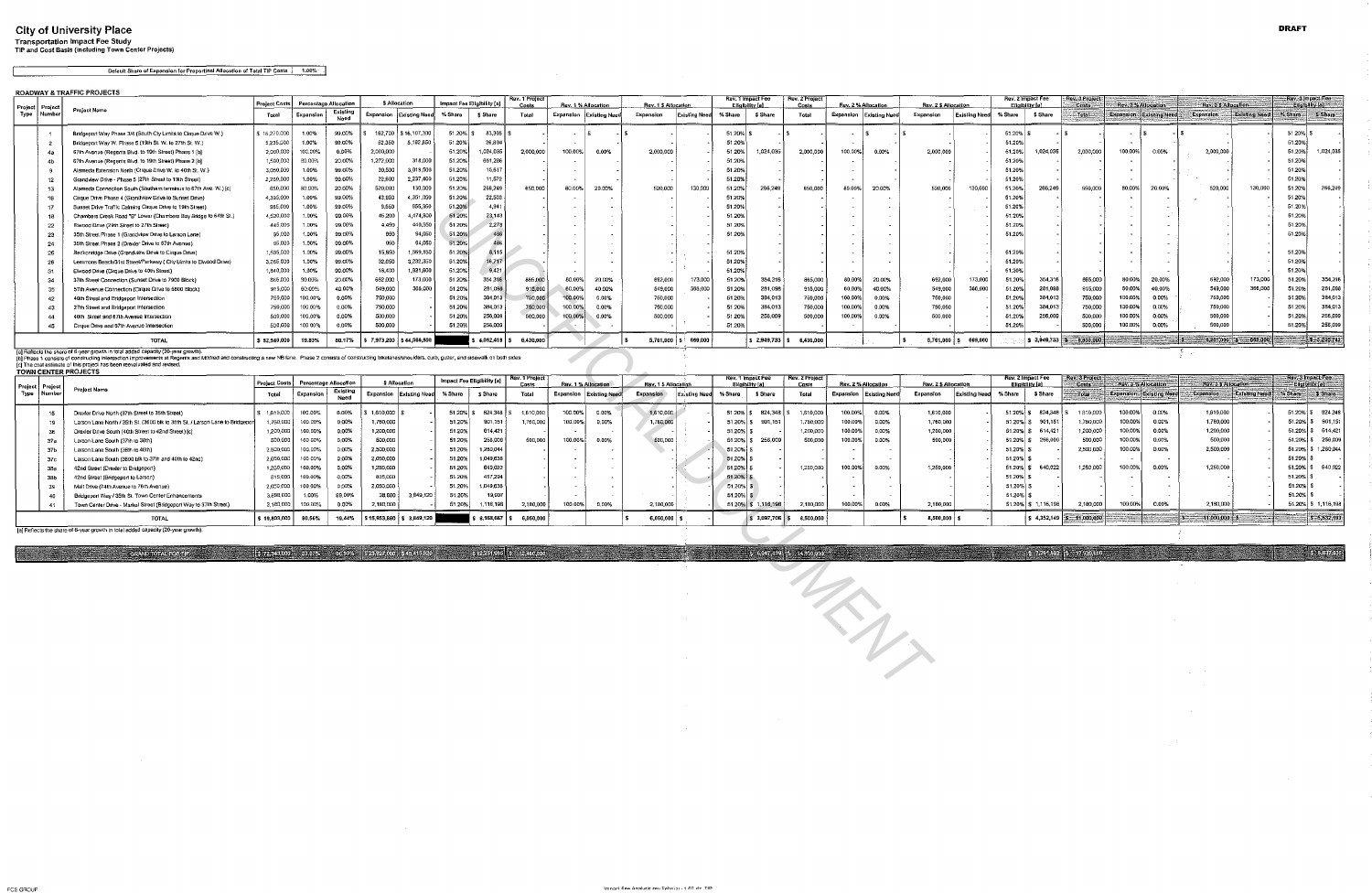**Transportation Impact Fee Study** 

**Fee Calculation (Including Town Center Projects)** 

### **I. Net Cost Basis**

| A. Recoverable Existing System Costs                                                                                                                                                                      |     |                                                                    | \$ | 5,831,935    |  |
|-----------------------------------------------------------------------------------------------------------------------------------------------------------------------------------------------------------|-----|--------------------------------------------------------------------|----|--------------|--|
| <b>B. Transportation Improvement Project Costs</b><br>Roadway and Traffic Projects<br><b>Town Center Projects</b><br>less: Beginning Cash Balance<br>Net Project Costs                                    | \$. | 4,082,418<br>8,168,667<br>(14, 136)                                |    | 12,236,949   |  |
| <b>B. Credit for Outside Funding Sources</b><br>Grants [a]<br>Other<br>less: Total Outside Funding Sources                                                                                                |     | \$2,692,129                                                        |    | (2,692,129)  |  |
| C. Credit for Other Future Funding Sources<br><b>General Fund</b><br>Arterial Street Fuel Tax Fund<br>2nd 1/4% Real Estate Excise Tax (REET)<br><b>New Gas Tax Proceeds</b><br>Interest Earnings<br>Total |     | 49,000<br>875,595<br>1,391,139<br>750,000<br>67,500<br>\$3,133,234 |    |              |  |
| <b>Estimated Cumulative Growth</b><br>less: Proportionate Share of Other Sources                                                                                                                          |     | 10.90%                                                             |    | (341, 562)   |  |
| <b>Net Cost Basis</b>                                                                                                                                                                                     |     |                                                                    |    | \$15,035,193 |  |
| II. Charge Basis                                                                                                                                                                                          |     |                                                                    |    |              |  |
| Projected increase in Number of Peak-hour Trips                                                                                                                                                           |     |                                                                    |    | 2,042        |  |
| III. Traffic Impact Fee                                                                                                                                                                                   |     |                                                                    |    |              |  |
| Impact Fee per Peak-hour Trip                                                                                                                                                                             |     |                                                                    | \$ | 7,365        |  |
| al Based on the historical experience, 22% of the total project cost is assumed to be grant funded.                                                                                                       |     |                                                                    |    |              |  |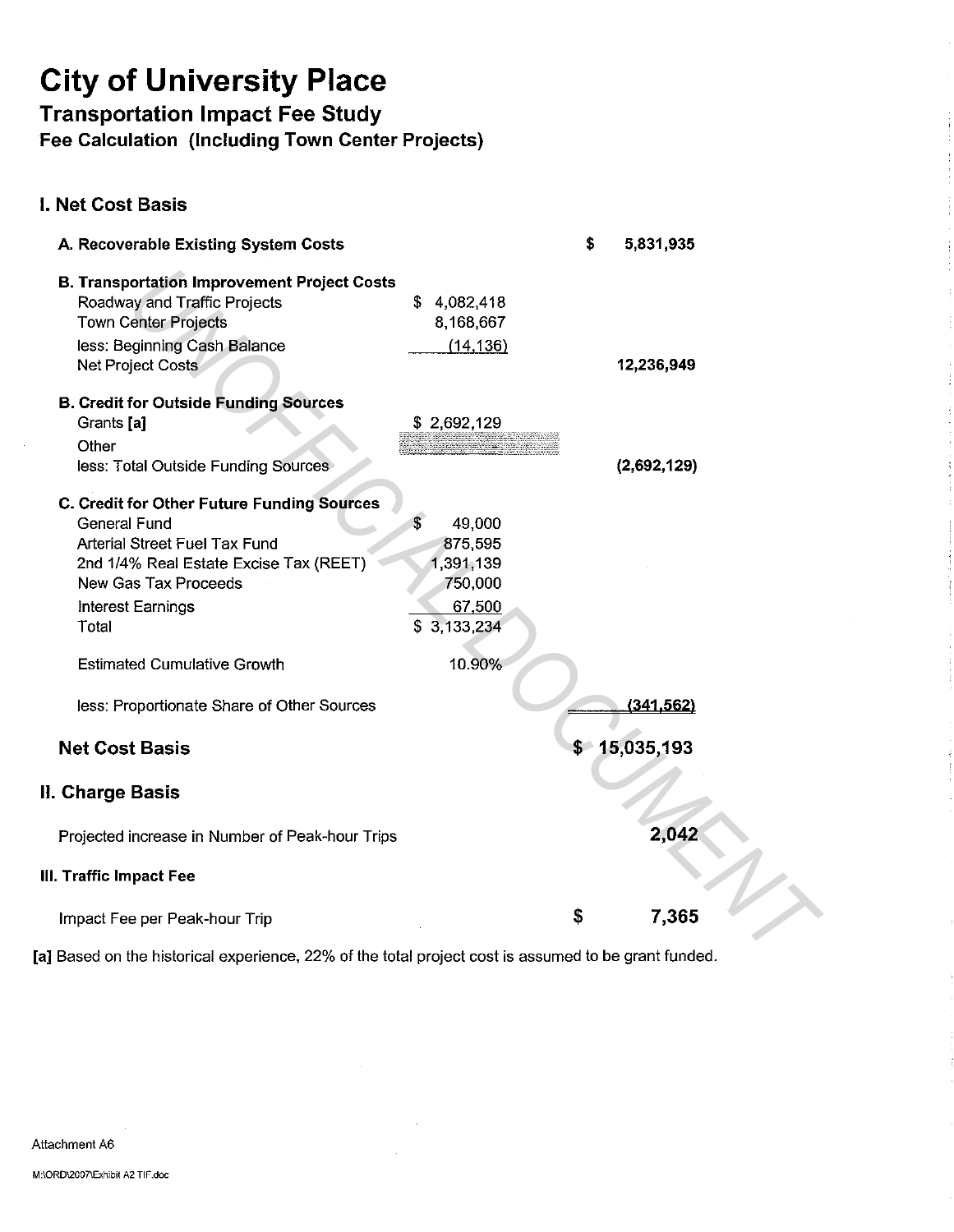Transportation Impact Fee Study

Revised Fee Calculation (Including Town Center Projects)

#### I. Net Cost Basis A. Recoverable Existing System Costs B. Transportation Improvement Project Costs Roadway and Traffic Projects Town Center Projects less: Beginning Cash Balance Net Project Costs B. Credit for Outside Funding Sources Grants [a] **Other** less: Total Outside Funding Sources C. Credit for other Future Funding Sources General Fund Arterial Street Fuel Tax Fund 2nd 1/4% Real Estate Excise Tax (REET) New Gas Tax Proceeds Interest Earnings **Total** Estimated Cumulative Growth less: Proportionate Share of Other Sources Net Cost Basis II. Charge Basis Projected increase in Number of Peak-hour Trips Ill. Traffic Impact Fee Impact Fee per Peak-hour Trip \$ 2,949,733 3,097,706 (14,136) \$ 49,000 875,595 1,391,139 750,000 67 500 \$ 3,133,234 10.90% \$ 5,831,935 6,033,303 {1,327,327)  $(341.562)$ \$ 10,196,350 2,042  $$ 4.995$ **Example Existing System costs**<br> **Optimal Traffic Project**<br>
System Christics States States States States States States States States States States States Costs<br>
in the Collision of Control of States Costs<br>
in the Costs St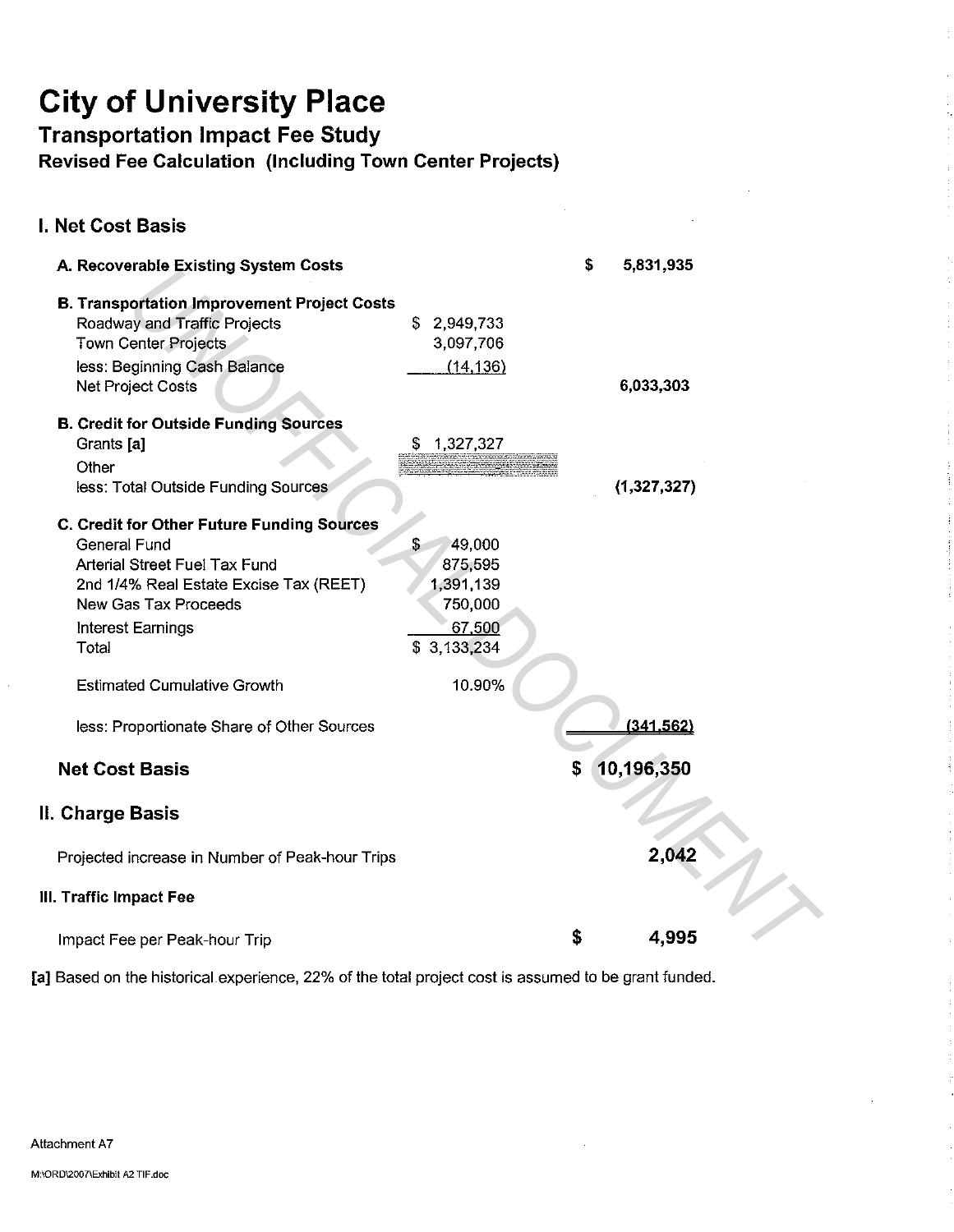Transportation Impact Fee Study

Revised Fee Calculation (Including Town Center Projects)

### I. Net Cost Basis

| A. Recoverable Existing System Costs               |              | \$<br>5,831,935  |  |
|----------------------------------------------------|--------------|------------------|--|
| <b>B. Transportation Improvement Project Costs</b> |              |                  |  |
| Roadway and Traffic Projects                       | \$2,949,733  |                  |  |
| <b>Town Center Projects</b>                        | 4,352,149    |                  |  |
| less: Beginning Cash Balance                       | (14, 136)    |                  |  |
| <b>Net Project Costs</b>                           |              | 7,287,746        |  |
|                                                    |              |                  |  |
| <b>B. Credit for Outside Funding Sources</b>       |              |                  |  |
| Grants [a]                                         | \$1,603,304  |                  |  |
| Other                                              |              |                  |  |
| less: Total Outside Funding Sources                |              | (1,603,304)      |  |
| C. Credit for Other Future Funding Sources         |              |                  |  |
| <b>General Fund</b>                                | \$<br>49,000 |                  |  |
| Arterial Street Fuel Tax Fund                      | 875,595      |                  |  |
| 2nd 1/4% Real Estate Excise Tax (REET)             | 1,391,139    |                  |  |
| <b>New Gas Tax Proceeds</b>                        | 750,000      |                  |  |
| Interest Earnings                                  | 67,500       |                  |  |
| Total                                              | \$3,133,234  |                  |  |
| <b>Estimated Cumulative Growth</b>                 | 10.90%       |                  |  |
| less: Proportionate Share of Other Sources         |              | (341, 562)       |  |
| <b>Net Cost Basis</b>                              |              | \$<br>11,174,815 |  |
| II. Charge Basis                                   |              |                  |  |
| Projected increase in Number of Peak-hour Trips    |              | 2,042            |  |
| III. Traffic Impact Fee                            |              |                  |  |
| Impact Fee per Peak-hour Trip                      |              | \$<br>5,474      |  |

 $\ddot{\phantom{a}}$ 

÷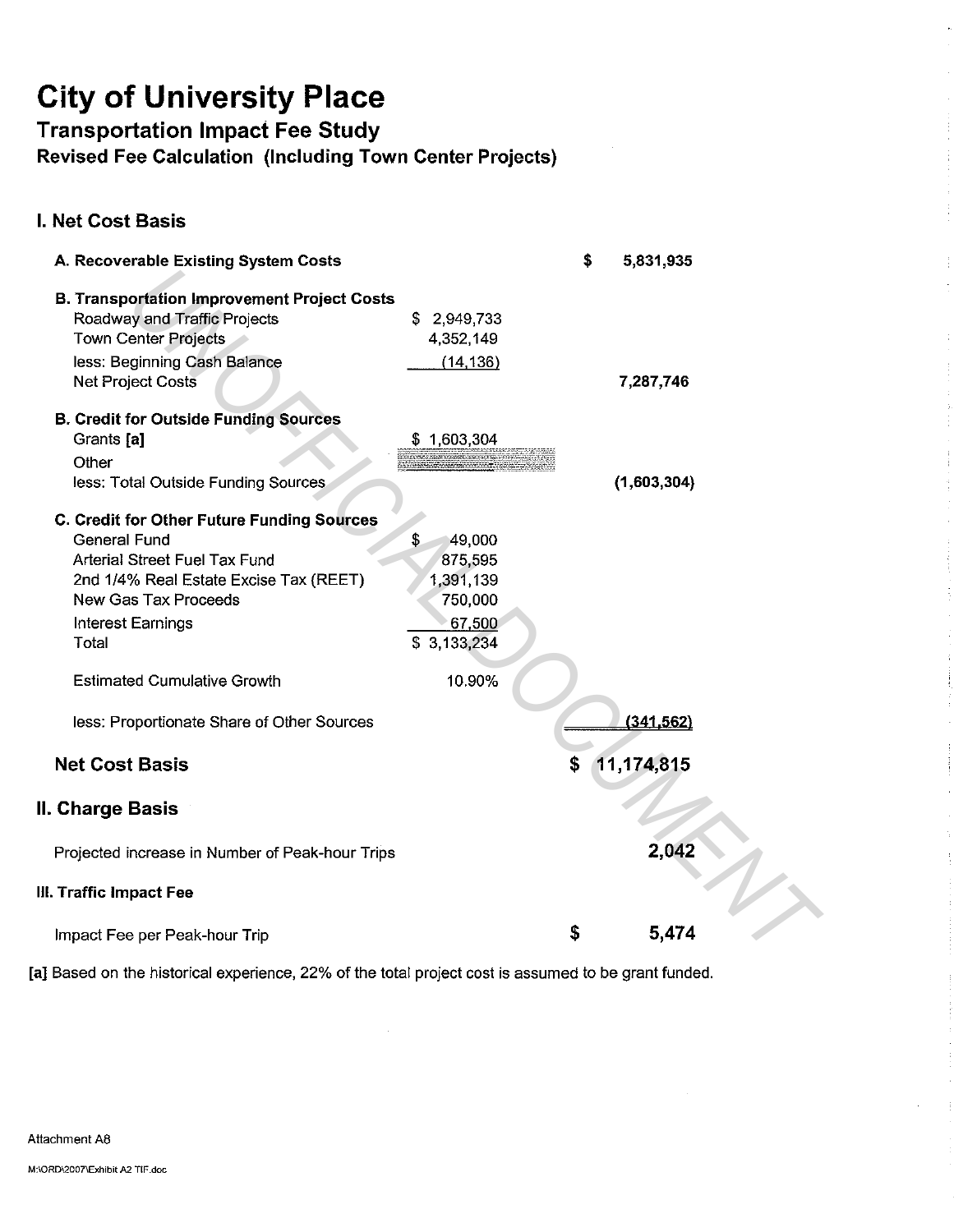Transportation Impact Fee Study

Revised Fee Calculation (Including Town Center Projects)

### I. Net Cost Basis

| A. Recoverable Existing System Costs                                                                                                                                                                                                            |                                                                                        | \$ | 5,831,935   |  |
|-------------------------------------------------------------------------------------------------------------------------------------------------------------------------------------------------------------------------------------------------|----------------------------------------------------------------------------------------|----|-------------|--|
| <b>B. Transportation Improvement Project Costs</b><br>Roadway and Traffic Projects<br><b>Town Center Projects</b><br>less: Beginning Cash Balance<br><b>Net Project Costs</b>                                                                   | \$<br>3,205,742<br>5,632,193<br>(14, 136)                                              |    | 8,823,799   |  |
| <b>B. Credit for Outside Funding Sources</b><br>Grants [a]<br>Other                                                                                                                                                                             | \$1,941,236                                                                            |    |             |  |
| less: Total Outside Funding Sources                                                                                                                                                                                                             |                                                                                        |    | (1,941,236) |  |
| C. Credit for Other Future Funding Sources<br><b>General Fund</b><br>Arterial Street Fuel Tax Fund<br>2nd 1/4% Real Estate Excise Tax (REET)<br>New Gas Tax Proceeds<br>Interest Earnings<br><b>Total</b><br><b>Estimated Cumulative Growth</b> | 49,000<br>\$<br>875,595<br>1,391,139<br>750,000<br>67,500<br>\$<br>3,133,234<br>10.90% |    |             |  |
| less: Proportionate Share of Other Sources                                                                                                                                                                                                      |                                                                                        |    | (341, 562)  |  |
| <b>Net Cost Basis</b>                                                                                                                                                                                                                           |                                                                                        | Ŝ  | 12,372,936  |  |
| ll. Charge Basis                                                                                                                                                                                                                                |                                                                                        |    |             |  |
| Projected increase in Number of Peak-hour Trips                                                                                                                                                                                                 |                                                                                        |    | 2,042       |  |
| III. Traffic Impact Fee                                                                                                                                                                                                                         |                                                                                        |    |             |  |
| Impact Fee per Peak-hour Trip                                                                                                                                                                                                                   |                                                                                        | \$ | 6,061       |  |
|                                                                                                                                                                                                                                                 |                                                                                        |    |             |  |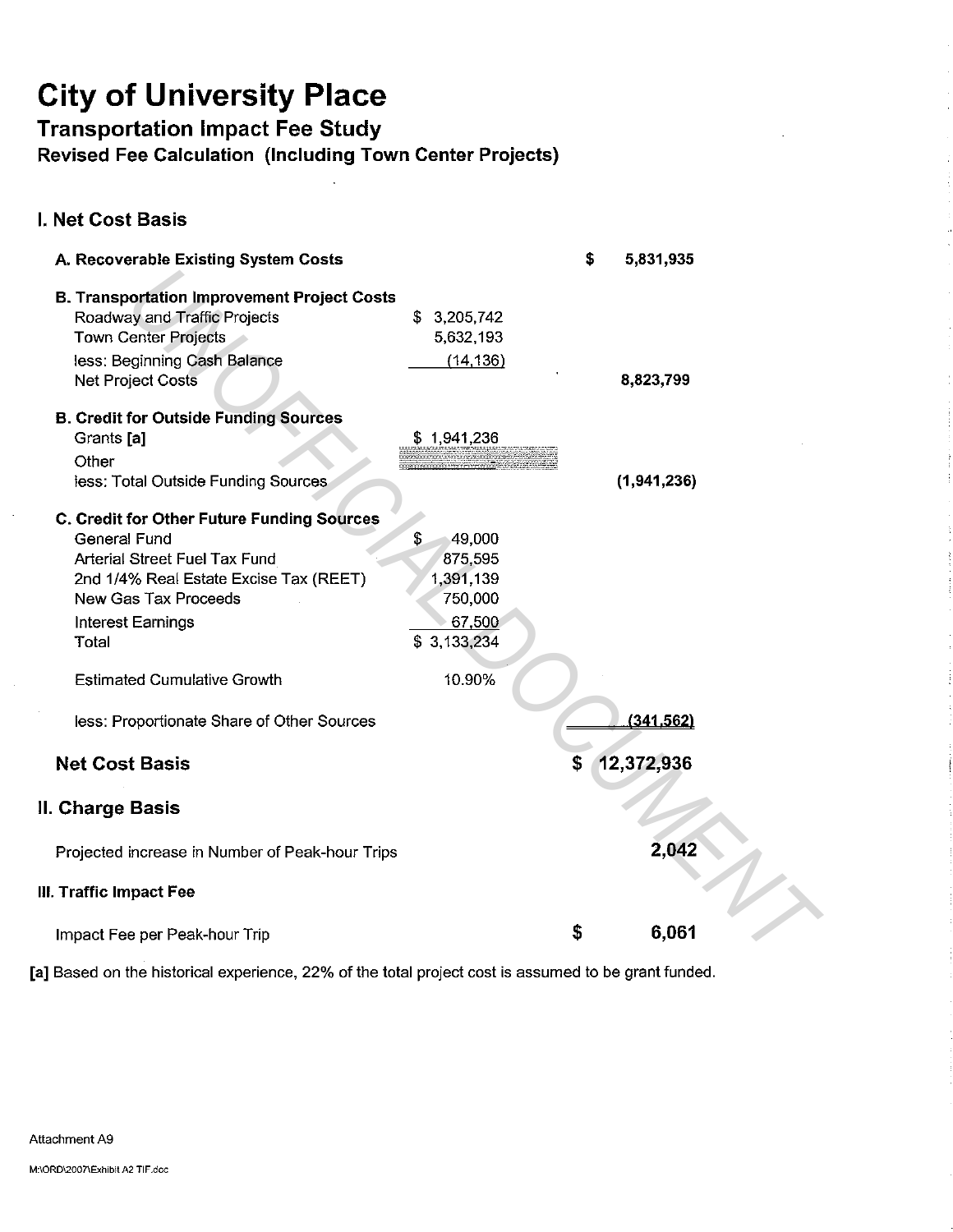## **ATTACHMENT B**

**Section Advised** 

The company of the company of

| <b>Traffic Impact Fee Project List</b><br>TIF: \$4,995                             |                         |                              |                                |                  |                                |  |  |  |  |
|------------------------------------------------------------------------------------|-------------------------|------------------------------|--------------------------------|------------------|--------------------------------|--|--|--|--|
|                                                                                    | Project<br><b>Costs</b> | <b>Percentage Allocation</b> |                                | \$ Allocation    |                                |  |  |  |  |
| <b>Project Name</b>                                                                | Total                   | <b>Expansion</b>             | <b>Existing</b><br><b>Need</b> | <b>Expansion</b> | <b>Existing</b><br><b>Need</b> |  |  |  |  |
| 67th Avenue (Regents Blvd. to 19th Street) Phase 1                                 | 2,000,000               | 100.00%                      | 0.00%                          | 2,000,000        |                                |  |  |  |  |
| Alameda Connection South (Southern terminus to 67th Ave. W.)                       | 650,000                 | 80.00%                       | 20.00%                         | 520,000          | 130,000                        |  |  |  |  |
| 37th Street Connection (Sunset Drive to 7900 Block)                                | 865,000                 | 80.00%                       | 20.00%                         | 692,000          | 173,000                        |  |  |  |  |
| 57th Avenue Connection (Cirque Drive to 5800 Block)                                | 915,000                 | 60.00%                       | 40.00%                         | 549,000          | 366,000                        |  |  |  |  |
| 40th Street and Bridgeport Intersection                                            | 750,000                 | 100.00%                      | 0.00%                          | 750,000          |                                |  |  |  |  |
| 27th Street and Bridgeport Intersection                                            | 750,000                 | 100.00%                      | 0.00%                          | 750,000          |                                |  |  |  |  |
| 40th Street and 67th Avenue Intersection                                           | 500,000                 | 100.00%                      | 0.00%                          | 500,000          |                                |  |  |  |  |
| Drexler Drive North (37th Street to 35th Street)                                   | 1,610,000               | 100.00%                      | 0.00%                          | 1,610,000        |                                |  |  |  |  |
| Larson Lane North / 35th St. (3600 blk to 35th St. / Larson Lane to<br>Bridgeport) | 1,760,000               | 100.00%                      | 0.00%                          | 1,760,000        |                                |  |  |  |  |
| Larson Lane South (37th to 38th)                                                   | 500,000                 | $-100.00\%$                  | 0.00%                          | 500,000          |                                |  |  |  |  |
| Town Center Drive - Market Street (Bridgeport Way to 37th Street)                  | 2,180,000               | 100.00%                      | 0.00%                          | 2,180,000        |                                |  |  |  |  |
| <b>TOTAL</b>                                                                       | 12,480,000              |                              |                                | 11,811,000       | \$669,000                      |  |  |  |  |

A more detailed description is included in the City's adopted 6 year Transportation Improvement Plan.